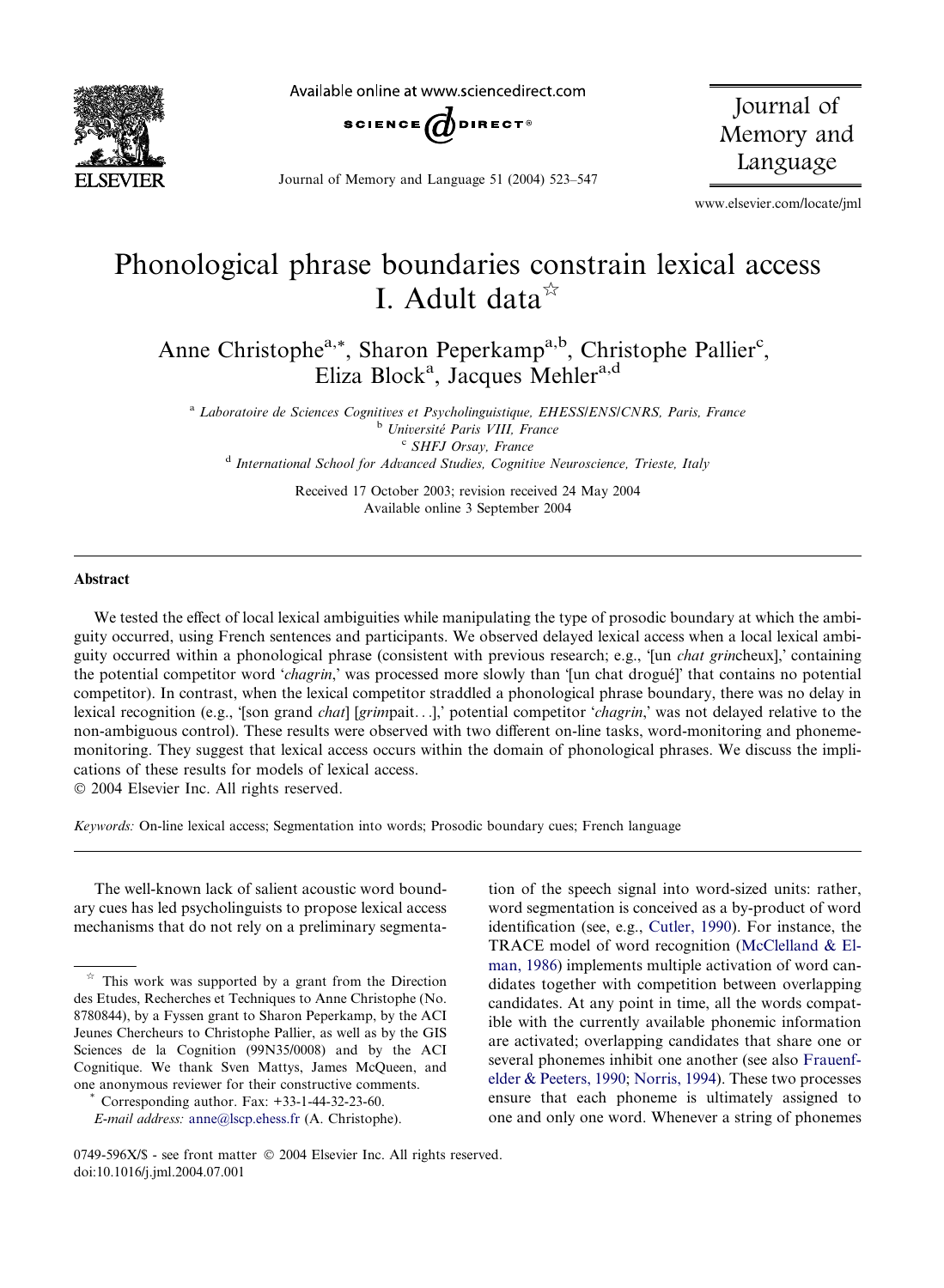allows for several segmentations (e.g., ''catalog'' vs ''cat a log''), syntactic and/or semantic processes have to be involved in the disambiguation. We will refer to this type of strategy as a 'lexical segmentation strategy' (irrespective of the exact way in which it is implemented). Experimental evidence suggests that the lexical segmentation strategy is actually exploited by adults (see, e.g., [McQu](#page-23-0)[een, Cutler, Briscoe, & Norris, 1995;](#page-23-0) [McQueen, Norris,](#page-23-0) [& Cutler, 1994;](#page-23-0) [Norris, McQueen, & Cutler, 1995\)](#page-24-0). For instance, when participants have to spot a word in a non-sense string of syllables, [McQueen et al. \(1994\)](#page-23-0) observed that ''mess'' was more readily detected in ''nomess'' (no overlapping candidate) than in ''domess,'' that matches the beginning of ''domestic'' (overlapping competing candidate).

In parallel with this lexical segmentation strategy, researchers have also studied various non-lexical segmentation cues that are available independently of lexical knowledge, such as phonotactics, allophony, coarticulation, and stress (e.g., [Cutler & Butterfield,](#page-23-0) [1992](#page-23-0); [Mattys, 2004;](#page-23-0) [McQueen, 1998](#page-23-0); [McQueen, Otake,](#page-24-0) [& Cutler, 2001;](#page-24-0) [Norris, McQueen, Cutler, & Butterfield,](#page-24-0) [1997](#page-24-0); [Suomi, McQueen, & Cutler, 1997](#page-24-0)). Some recent models have begun to explore the possibility to incorporate both pre-lexical and lexical information in the word-finding process; for instance, in the Shortlist model, stress-based word boundary cues influence the level of activation of potential lexical candidates [\(Norris et al.,](#page-24-0) [1997](#page-24-0)).

Typically, the domain within which segmentation strategies (whether lexical or pre-lexical) operate has been left unspecified, and one may think that they apply to whole utterances. In this paper, we examine the possibility that segmentation strategies operate within smaller domains. More specifically, we propose that listeners spontaneously perceive continuous speech as being organized into prosodic units, such as intonational phrases, phonological phrases, and prosodic words.<sup>1</sup> The largest of these units, the intonational phrase, usually consists of a whole clause or sentence, and is very often marked by a pause at the end, together with significant final lengthening [\(Delais-Roussarie, 1995;](#page-23-0) [Wightman, Shat-](#page-24-0) [tuck-Hufnagel, Ostendorf, & Price, 1992](#page-24-0); among others) and pitch declination ([Cruttenden, 1986](#page-23-0)) followed by pitch resetting upon crossing the boundary (e.g., [de Pij](#page-23-0)[per & Sanderman, 1994\)](#page-23-0). It seems reasonable to assume that pauses are interpreted as word boundaries, and therefore that multiple activation of lexical candidates applies within an intonational phrase but not across an intonational phrase boundary (in addition, there is experimental evidence that intonational phrase boundaries constrain on-line syntactic analysis, see, e.g., [Kjelg](#page-23-0)[aard & Speer, 1999;](#page-23-0) [Schepman & Rodway, 2000](#page-24-0); [Warren, Grabe, & Nolan, 1995](#page-24-0)).

We therefore focus on prosodic units smaller that the intonational phrase, namely phonological phrases and prosodic words [\(Nespor & Vogel, 1986\)](#page-24-0). A prosodic word contains only one lexical head, potentially grouped with some functional elements. A phonological phrase consists of one or more prosodic words (e.g., [the little  $\log$  [was running fast]).<sup>2</sup> From a phonetic point of view, a phonological phrase typically contains between 4 and 7 syllables and is characterized by pre-boundary lengthening [\(Delais-Roussarie, 1995;](#page-23-0) [Wightman et al., 1992\)](#page-24-0) and the fact that there is one melodic contour per phonological phrase ([Hayes & Lahiri, 1991](#page-23-0) for Bengali; [Pasdeloup, 1990](#page-24-0) for French). It also exhibits greater initial strengthening (such that the first phoneme of a phonological phrase is typically more strongly articulated and potentially longer, see [Fougeron & Keating, 1997](#page-23-0); [Keating, Cho, Fougeron, & Hsu, 2003\)](#page-23-0), as well as reduced coarticulation between phonemes that span the boundary (see, e.g., [Byrd, Kaun, Narayanan, & Saltz](#page-22-0)[man, 2000;](#page-22-0) [Hardcastle, 1985;](#page-23-0) [Holst & Nolan, 1995\)](#page-23-0).

On-line studies of lexical access in auditory sentences have typically not manipulated the type of prosodic boundary involved. They often exploited sentences with a local lexical ambiguity (e.g., 'two lips' vs 'tulips') and relied on the cross-modal priming technique [\(Swinney,](#page-24-0) [1981](#page-24-0); [Zwitserlood, 1989\)](#page-24-0). For instance, [Gow and Gor](#page-23-0)[don \(1995\)](#page-23-0) observed priming for a semantic associate of 'tulips' visually presented just after the syllable 'lips' in a sentence containing 'two lips' (see also [Shillcock,](#page-24-0)

 $<sup>1</sup>$  A wide variety of vocabulary is found in the literature,</sup> though most authors agree in postulating two levels above the prosodic word, corresponding to phonological phrases and intonational phrases, see [Shattuck-Hufnagel and Turk \(1996\)](#page-24-0) for an excellent review. For instance, phonological phrases (or at least, what appears to be equivalents to them) have been referred to as major phrases [\(Ladd, 1986](#page-23-0); [Selkirk, 1984\)](#page-24-0), intermediate intonational phrases [\(Beckman & Pierrehumbert,](#page-22-0) [1986](#page-22-0)), minor phrases ([Dirksen, 1992](#page-23-0)), accentual groups ([Ver](#page-24-0)[luyten, 1982\)](#page-24-0), and so on. In this paper we stick to the phonological phrase definition of [Nespor and Vogel \(1986\)](#page-24-0), and pick out uncontroversial examples of these intermediate units.

<sup>2</sup> There is a tension between a purely formal definition of phonological phrases (solely in terms of a derivation from the syntactic structure of the sentence), and a phonetic definition which would rely on measurements of what speakers actually produce, and typically refers to aspects such as the length of prosodic units (e.g., [Gee & Grosjean, 1983](#page-23-0)). Thus, it seems intuitive that an unusually long phonological phrase, such as [the extraordinarily virulent anti-protectionist deputy], should be broken up into smaller units, and this is what has been reported (e.g., [Delais-Roussarie, 1995\)](#page-23-0). It is not clear up to now whether two kinds of prosodic units, ''formal'' and ''surface,'' should be postulated, or whether only one representation taking into account both syntactic and rhythmic constraints will account for the data.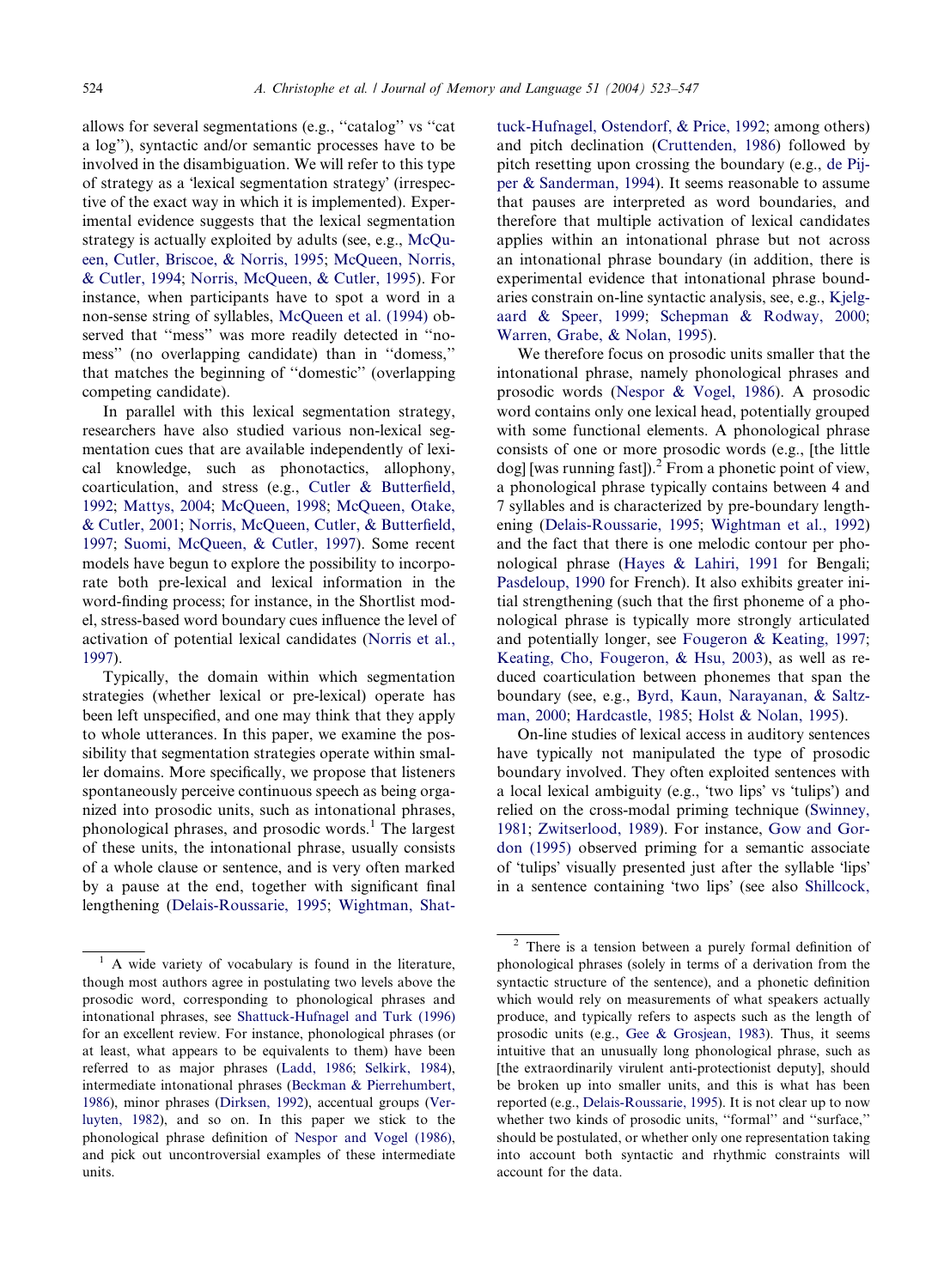[1990](#page-24-0); [Tabossi, Burani, & Scott, 1995\)](#page-24-0). Such results suggest that any acoustic/prosodic information about the presence of a boundary between 'two' and 'lips' was either not perceived or not used on-line to block activation of 'tulips.' In Gow and Gordon's experiment, the material featured a wide variety of prosodic boundaries, ranging from a word boundary within a prosodic word such as "a claim" versus "acclaim," to an intonational phrase boundary, as in: ''When the first runners pass tell them their times" versus "When the first runner's pastel shorts came into view someone made a crack.'' Examination of their experimental materials shows that about 65% of sentences featured a phonological phrase or intonational phrase boundary. Thus, in this experiment the priming effect could either be observed for all sentences irrespective of the boundary involved, or it could be restricted to the 35% of sentences with a smaller boundary (either prosodic word boundary or word boundary). In order to specifically study the influence of prosodic boundaries, they should be explicitly manipulated within the experiment.

One difficulty with the cross-modal priming task is that it relies on the assumption that priming reflects the automatic activation of the embedded target word. Thus, if a semantic associate of the embedded word (e.g., FLOWER for the sentence  $\ldots$  two lips...) is presented visually right at the end of the embedded word, priming is expected if and only if the target word was indeed spontaneously activated. The problem with this assumption is that immediate conscious priming has been argued to reflect not only spontaneous activation processes, but also post-access strategies [\(Holender,](#page-23-0) [1986](#page-23-0); [Kouider & Dupoux, 2001](#page-23-0); [Seidenberg, Waters,](#page-24-0) [Sanders, & Langer, 1984\)](#page-24-0). As a result, the observation that a word embedded in other words primes one of its semantic associates does not guarantee that this word was spontaneously activated.

To avoid this problem, one could show that priming occurs in some conditions but not others (assuming that post-access strategies should apply equally throughout the experiment). [Davis, Marslen-Wilson, and Gaskell](#page-23-0) [\(2002\)](#page-23-0) did precisely that, and observed that the amount of priming depended on the experimental conditions, within the same experiment. With locally ambiguous sentences such as '...cap tucked...' vs '...captain...,' they observed more cross-modal repetition priming of 'captain' when participants heard 'captain'-sentences than 'cap tucked'-sentences (and vice versa for 'cap' targets), even when the carrier sentences were cut just after 'cap.' This experiment thus showed that the acoustic/ prosodic information distinguishing the two types of sentences was sufficient to influence cross-modal repetition priming. Since there is no reason why post-access strategies would differ depending on the prosodic characteristics of the stimuli, it seems reasonable to conclude that the results reflect at least in part on-line lexical activation. Interestingly, in all sentences the ambiguity always occurred between a subject noun and a verb, spanning a phonological phrase boundary. This experiment thus showed that the prosodic information marking phonological phrase boundaries is exploited to disambiguate local lexical ambiguities (in addition, the authors were careful not to produce this prosodic boundary in an exaggerated way, suggesting that this experiment may even under-estimate the usefulness of phonological phrase boundaries).

In this paper we compare prosodic word boundaries and phonological phrase boundaries, using two different experimental techniques to study on-line lexical access in spoken sentences. First, we use a word-monitoring task (Experiments 1 and 2). We then confirm the observed results with a task that relies on the comparison between two versions of the phoneme detection task (Experiments 3 and 4, see [Christophe, Guasti, Nespor, Dupoux,](#page-23-0) [& van Ooyen, 1997\)](#page-23-0).

# Experiment 1: Word-monitoring: Local ambiguity effect within a phonological phrase

To study lexical segmentation on-line, we exploited the fact that lexical access should be slowed down for sentences that contain a local lexical ambiguity, that is, when more than one lexical parse is temporarily available. For instance, the first sentence from the example below (in French) contains a local lexical ambiguity within a phonological phrase (square brackets mark phonological phrases):

[Le livre] [racontait l'histoire] [d'un grand chat grincheux] [qui avait mordu un facteur]. (chagrin)

(''The book told the story of a big grumpy cat who had bitten a mailman'' // ''sorrow'')

[Le livre] [racontait l'histoire] [d'un grand *chat drogué*] [qui dormait tout le temps]. (\*chad)

(''The book told the story of a big doped cat who was sleeping all the time'')

Up to the syllable ''grin,'' participants cannot decide whether they heard the French word "chat" followed by a word starting with ''grin,'' or whether they heard the French word "*chagrin*"—at least not on the basis of the segmental information. In contrast, the second sentence contains no such lexical ambiguity, since no word in French starts with the string of phonemes ''chad.'' The participants' task was to respond to the target word "chat" ("cat") as fast as possible. If the ending of "chat" is not clearly marked through acoustic/prosodic means, we expect the identification of "*chat*" to be slowed down in the presence of an overlapping competitor (''chagrin''). The non-ambiguous sentence served as a baseline and provided us with an estimate of how fast the word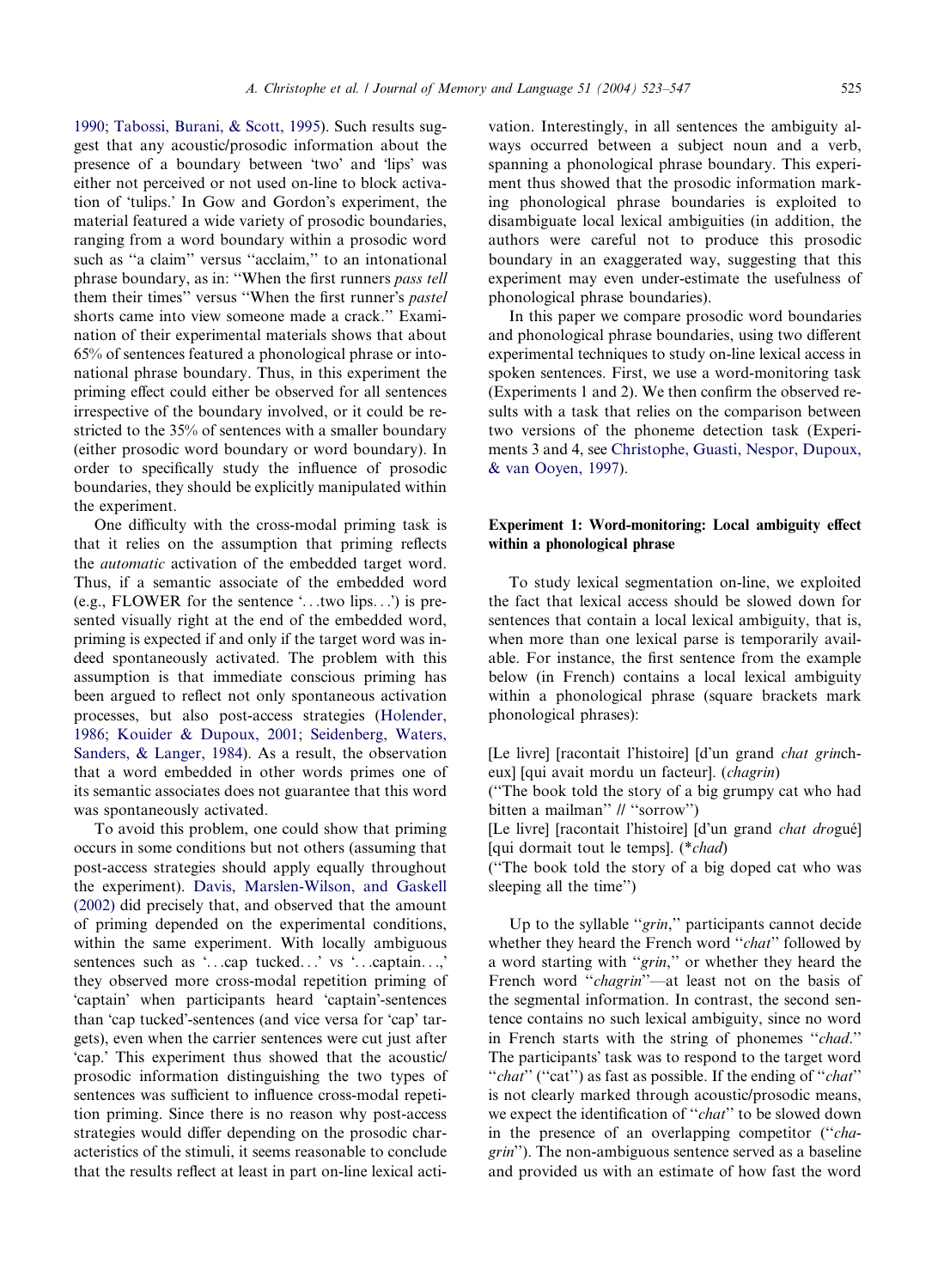"chat" was responded to in the absence of any competitor (since there are no words in French starting with ''chad...''). A main effect of local ambiguity would thus show that the boundary between two prosodic words within a phonological phrase is not reliable enough to allow participants to clearly identify the end of the preceding word (in French).

#### Method

#### **Participants**

Twenty native speakers of French took part in this experiment.

# Materials

Thirty-six pairs of experimental sentences were constructed, so that one member of each pair contained a noun phrase that was locally ambiguous, e.g., "un *chat* grincheux,'' where ''chagrin'' is also a word in French (meaning, respectively, ''a grumpy cat'' and ''sorrow''). The second sentence of each pair contained a noun phrase that was completely non-ambiguous, e.g., ''un chat drogue´'' (meaning ''a doped cat'') where no French word starts with ''chad.'' All noun phrases had the form ''determiner noun adjective'' which is the default ordering in French (with an optional prenominal adjective). The noun phrases always formed one single phonological phrase, while noun and adjective belonged to two separate prosodic words. The local ambiguity therefore occurred at a prosodic word boundary, within a phonological phrase. The target word was always a monosyllabic noun; the following adjective was necessarily different, and was matched between conditions in number of syllables and frequency (ambiguous vs non-ambiguous, mean frequency: 5.5 vs 4.3,  $t(71) < 1$ , frequencies taken from the database Lexique, see [New,](#page-24-0) [Pallier, Ferrand, & Matos, 2001](#page-24-0); [http://www.lexi](http://www.lexique.org)[que.org\)](http://www.lexique.org). In addition, for each pair of sentences, a third sentence was constructed that contained the competitor word making up the local lexical ambiguity (e.g: 'chagrin'). Sentences from a triplet were identical up to the crucial noun phrase, and their syntactic and prosodic structures were matched after it, as in the example above.

We checked that the competitor word was plausible within the sentences (if the competitor word was highly implausible in some sentences, then it might receive reduced activation<sup>3</sup>). To do so, a group of 10 native French participants read all experimental sentences and judged their overall plausibility on a 0 (completely implausible) to 7 (highly plausible) scale. Sentences containing the competitor word were found to be plausible overall (mean rating: 5.9, standard error 0.2) receiving slightly higher ratings than the other two types of sentences (ambiguous: mean 5.5, st. error 0.3; non-ambiguous: mean 5.4, st. error 0.2). Acoustic measures of the target words showed that they did not differ across conditions (mean duration, ambiguous: 180.4ms, nonambiguous,  $180.5 \text{ ms}, t(36) < 1$ .

We also computed diphone statistics to estimate whether the diphone spanning the word boundary (e.g., /ag/ in 'chat grincheux') was more likely to occur within a word or at a word boundary (if these diphone statistics differ between the ambiguous and the non-ambiguous condition, this may affect mean reaction times to these conditions independently of the fact that they are ambiguous or not).<sup>4</sup> To do so, we computed the probability of occurrence of each diphone within words (sum of the frequencies of all words containing this diphone, divided by the sum of the frequencies of all words in the lexicon). We also estimated the probability of occurrence of the diphone at a word boundary as the product of the probability of a word ending in the first member of the diphone and of the probability of a word beginning with the second member of the diphone (e.g.,  $p(\text{lag})_{word}$  boundary = p(word ending in  $\langle a \rangle \times p$ (word beginning by  $\langle g \rangle$ )). We observed that overall, the within and between-word probabilities were roughly equivalent (within-word: 0.34%, between-words: 0.39%). However, for ambiguous sentences the within-word probability exceeded the between-word probability, whereas the reverse was true for non-ambiguous sentences (between-word minus within-word probabilities: ambiguous,  $-0.17%$ , st. error 0.08%; non-ambiguous, 0.26%, st. error 0.05%,  $t(35)$  = 4.5,  $p < .001$ ). Phonotactic probabilities may thus contribute to faster reaction times to the target in non-ambiguous sentences relative to ambiguous sentences.

In addition to the 72 experimental sentences, there were 28 distractor sentences that contained the target word, and 50 sentences that did not contain the target word. Of these 50 sentences, 20 did not contain any word resembling the target word. In the remaining 30 sentences, one word contained a syllable that was homophonous to the target word (e.g., target CHAT, foil: "un éCHAfaudage," "a scaffolding"; this syllable was not word-initial in 27 instances, and word-initial in only 3 instances). Target words occurred at the beginning, in the middle or at the end of sentences.

A native French speaker, who was naive as to the aims of the experiment, read all sentences with a natural intonation at a rather fast speech rate. Two blocks of sentences were constructed so that each member of a given pair appeared in a different block. Half the participants had Block A first and then Block B, and the reverse was true for the other half of the participants (this design allowed us to perform an analysis restricted to results from the first block, in which each participant

<sup>&</sup>lt;sup>3</sup> We thank James McQueen for pointing this out to us.  $4\%$  We thank Sven Mattys for this suggestion.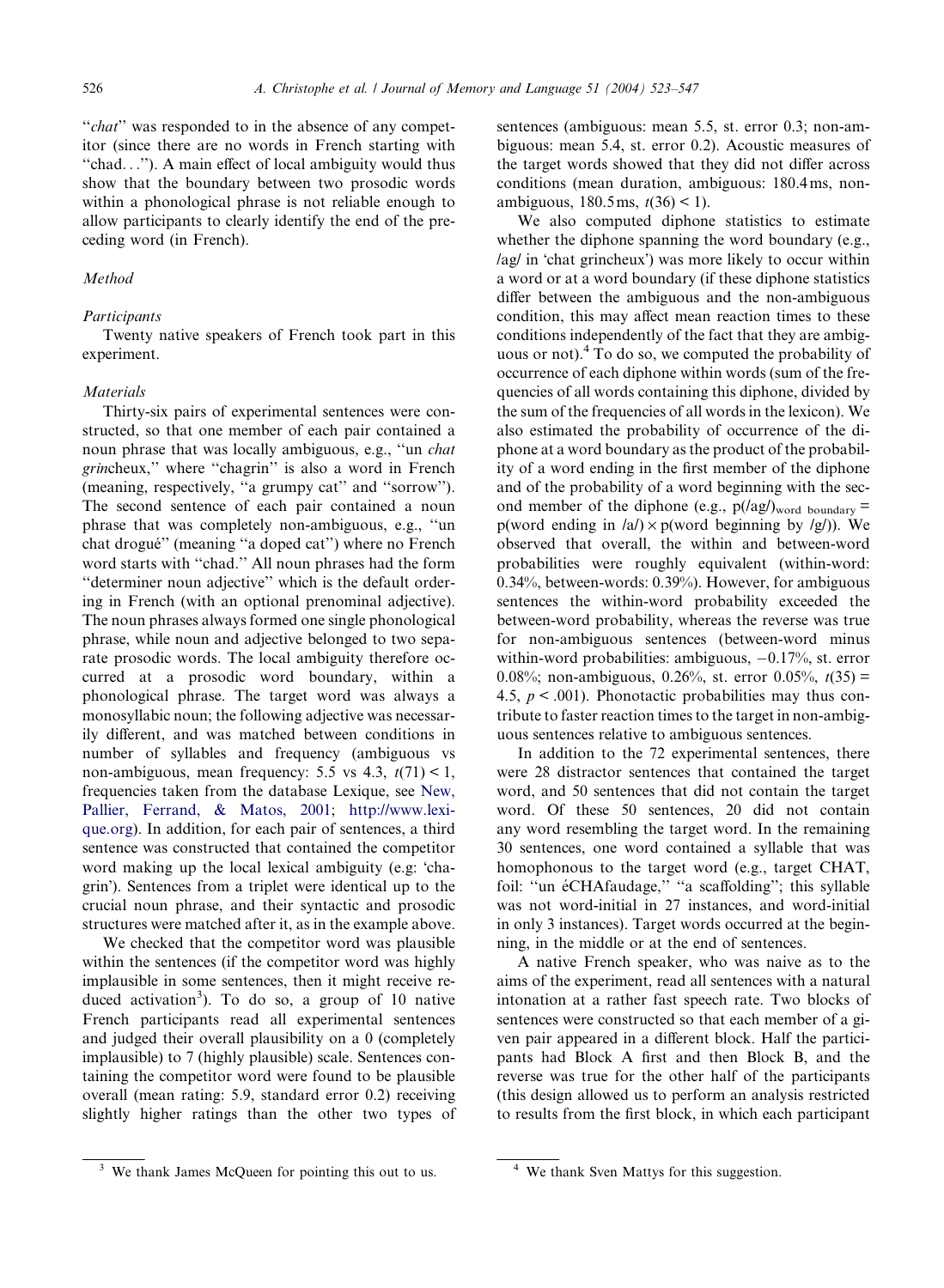heard only one member of each pair). Within each block the order of presentation of trials was random and different for each subject.

#### Procedure

Each participant was tested individually in a quiet room. The target word was displayed in the center of the screen (e.g., "CHAT"), for 1s. The screen was left blank for another second, then one sentence was played. The trial ended 2s after the end of the auditory presentation, and a new trial began immediately. Response times were measured from the onset of target words. Speed and accuracy were emphasized. The auditory stimuli were stored at a sampling rate of 16 kHz and were presented directly through an OROS AU22 16-bit D/A board at 64 kHz (four times oversampled) followed with lowpass filtering at  $20$  kHz. Before the experiment began, participants received 15 practice trials. During practice, the computer provided on-line feedback as to the correctness and speed of the responses. The whole experimental procedure was controlled by the Expe program, a flexible programming language for psycholinguistic experiments [\(Pallier, Dupoux, & Jeannin, 1997](#page-24-0); <http://www.lscp.net/expe>).

# Results

Reaction times over or below 2 standard deviations from the mean per participant and per condition were replaced by the cutoff value. The false alarm rate was 5% for sentences that contained a syllable homophonous to the target word, and 1.5% for sentences that contained no word similar to the target word. Results are displayed in Fig. 1.

Two ANOVAs were conducted on the reaction time and error data, one with participants and one with items as random factor. The by-subjects ANOVA included one within-subject factor, Ambiguity, and one between-subjects counterbalancing factor, Order (whether participants had Block A first and Block B second or vice versa). The by-items ANOVA included the withinitem factor Ambiguity. The reaction time analysis revealed a significant main effect of Ambiguity (effect size: 36.5ms,  $F_1(1, 18) = 18.6$ ,  $p < .001$ ,  $F_2(1, 35) = 10.2$ ,  $p < .01$ , min  $F'(1, 53) = 6.6$ ,  $p < .02$ ). The Order factor had no main effect and did not interact with Ambiguity (all  $F < 1$ ). The same analyses on the error data (misses) revealed no significant effects. The same analyses restricted to the first block of the experiment, when each subject had heard only one member of each pair of experimental sentences, revealed a significant ambiguity effect, of the same size as in the overall analysis (indicating that the ambiguity effect was not created by some conscious strategy of participants, if they noticed that sentences occurred in pairs when listening to the second block of the experiment).



Fig. 1. Mean reaction times and error rates (misses) for wordmonitoring in Experiment 1. Sentences either featured a local lexical ambiguity (light-gray bars) or were completely unambiguous. Participants were slowed down for locally ambiguous sentences. Error bars represent one standard error of the difference.

#### Discussion

In this experiment, we observed a significant local ambiguity effect. Specifically, we observed that participants responded more slowly to the target word ''chat'' in a context in which it had a competitor (''chagrin''), than when it had no competitor ("chat drogué"). This in turn suggests that the acoustic/prosodic cues at prosodic word boundaries were not sufficiently reliable for participants to firmly establish the end of the target word ''chat'' and the beginning of the next word (this does not mean that prosodic word boundary cues were completely useless, see [Salverda, Dahan, & McQueen,](#page-24-0) [2003;](#page-24-0) we will come back to this point in the discussion of Experiment 3). Instead, participants had to keep open the possibility that the syllable ''cha'' was the beginning of a longer word, which led to a delay in lexical recognition when a competing candidate was congruent with the segmental information in the speech signal.

It is also possible that the significant difference between conditions is due at least in part to the difference between diphone probabilities (see Materials). Since the diphones spanning the word boundary were less likely to occur within a word in the non-ambiguous condition (and the converse in the ambiguous condition) this may have speeded up participants' responses to the monosyllabic target in the non-ambiguous condition relative to the ambiguous condition (see, e.g., [McQueen,](#page-23-0)

550

50%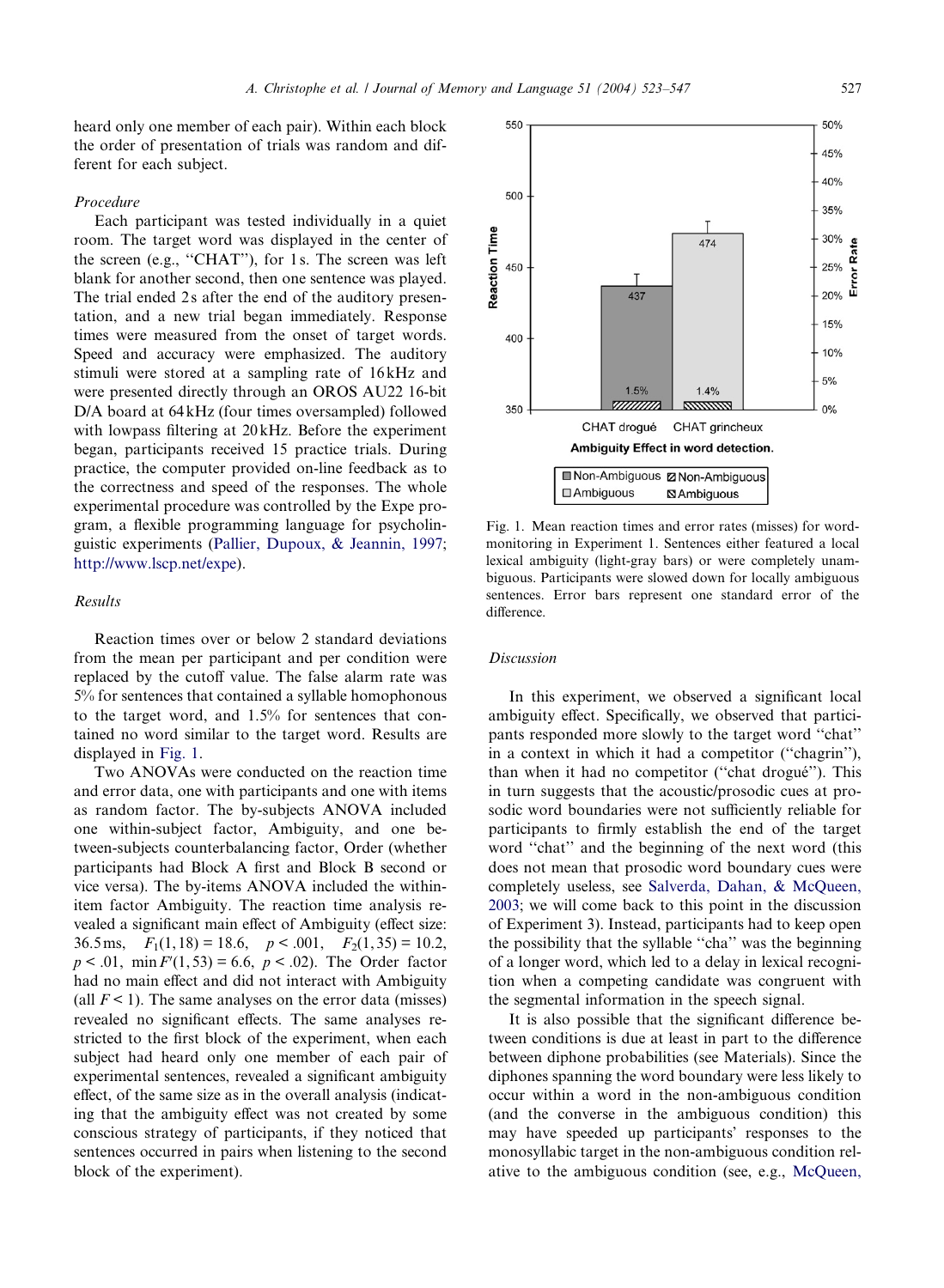[1998](#page-23-0); [Vitevitch & Luce, 1999](#page-24-0); for evidence that phonotactic probabilities are used on-line to constrain lexical access). If the phonotactic difference between conditions contributed to the ambiguity effect, we should expect a positive correlation between the size of the ambiguity effect, and the size of the difference in diphone probabilities (for each item pair). We failed to observe such a correlation  $(r^2 = .024, t(34) < 1)$ . In the next experiment, we will investigate whether the presence of a phonological phrase boundary modulates the size of the ambiguity effect.

# Experiment 2: Word-monitoring: Local ambiguity effects within and across phonological phrases

This experiment used the same basic design as Experiment 1, but introduced one more experimental factor: the boundary between the two words that created the local ambiguity was either a prosodic word boundary (as in Experiment 1), or a phonological phrase boundary. The prosodic word boundary was always realized as a boundary between noun and adjective in a noun phrase of the type ''determiner noun adjective'' (as in Experiment 1). The phonological phrase boundary was always realized as the boundary between a multi-word subject Noun Phrase and the following Verb Phrase (we chose this situation because it is a very clear case in which restructuring between adjacent phonological phrases is impossible). The following example illustrates the conditions of the experiment (target word: ''chat,'' phonological phrases are indicated with square brackets):

### Prosodic word boundary condition:

[Le livre] [racontait l'histoire] [d'un *chat grin*cheux] [qui avait mordu] [un facteur] (chagrin)

(''The book told the story of a grumpy cat who had bitten a postman'' // ''sorrow'')

[Le livre] [racontait l'histoire] [d'un chat drogué] [qui dormait tout le temps] (\*chad)

(''The book told the story of a doped cat that slept all day long'').

# Phonological phrase boundary condition:

[D'après ma sœur], [le gros chat] [grimpait aux arbres] (chagrin)

(''According to my sister, the big cat climbed the trees'' // ''sorrow'')

[D'après ma sœur], [le gros chat] [dressait l'oreille] (\*chad)

(''According to my sister, the big cat pricked up his ears'').

Given the results observed in Experiment 1, we expected to find an ambiguity effect in the prosodic word boundary condition. As regards the phonological phrase boundary condition, three different patterns of results could be obtained. First, it could be that prosodic boundary cues are not exploited on-line during lexical access, in which case we should observe an ambiguity effect of equal amplitude in the phonological phrase and in the prosodic word boundary conditions. Second, phonological phrase boundary cues could be so strong as to allow participants to know very quickly and with certainty that a word boundary occurred: in this case, they would close all pending lexical candidates at the boundary, and open a new set of lexical candidates starting at the first syllable after the boundary. We would then expect to observe no ambiguity effect in the phonological phrase boundary condition, and an interaction between Ambiguity and Prosodic Boundary Type. Finally, we might observe an intermediate result, with a weaker ambiguity effect in the phonological phrase boundary than in the prosodic word boundary condition: this would indicate that participants were able to exploit phonological phrase boundary cues, but that these cues were not reliable enough to allow them to fully prevent the activation of the lexical candidates that span the boundary.

### Method

# Participants

Thirty native speakers of French took part in this experiment. They were paid a small fee for their participation. Seven additional participants were excluded from the analyses because they made more than 45% false alarms in the hardest-to-reject category (that is, 5 or more false alarms out of 9 sentences; e.g., target "CHAT," foil "un CHApeau"). Another pair of participants had very slow reaction times compared to the others and were excluded from the analyses.

#### Materials

Thirty-two pairs of experimental sentences were constructed, such that within each pair, one sentence contained a local ambiguity (e.g., "chat grincheux," where "chagrin" is also a word in French), while the other one was entirely unambiguous (e.g., "chat drogué," where no word in French starts with the string of phonemes ''chad...''). The target was always a monosyllabic noun. Half of the experimental sentence pairs were such that there was a phonological phrase boundary between the target noun and the following word (''Phonological Phrase Boundary condition''), always instantiated as the boundary between a multi-word subject Noun Phrase and a Verb Phrase. The other half of sentence pairs only had a prosodic word boundary, since the target noun was always followed by an adjective within the same phonological phrase (''Prosodic Word Boundary condition''). For each pair of sentences, a third sentence containing the competitor word (e.g., 'chagrin') was constructed as well. Matched sentences were completely identical until the target noun, and the end of the sentences had similar syntactic and prosodic structures.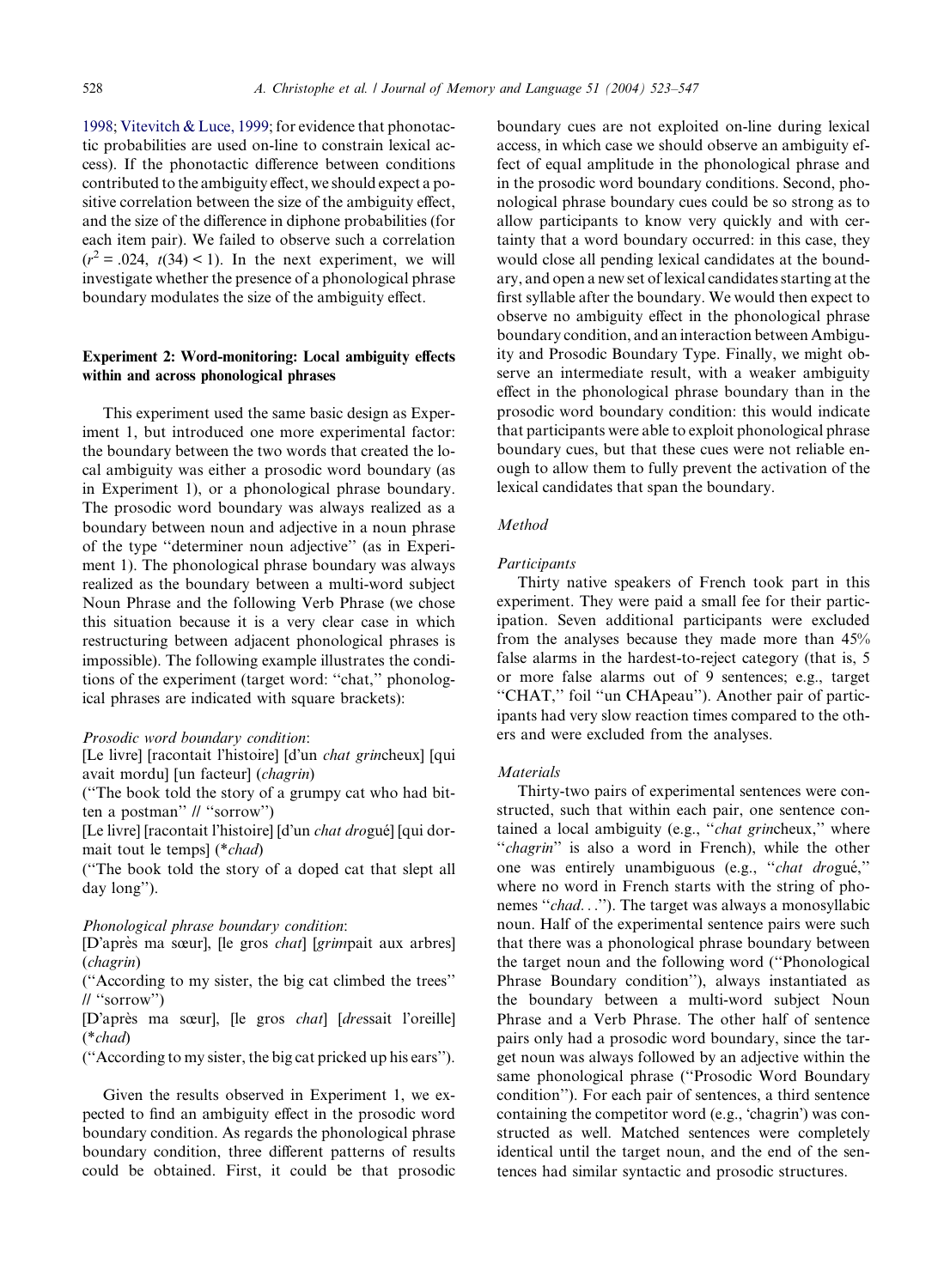As for Experiment 1, a group of 10 participants read all experimental sentences and judged their plausibility on a 0 to 7 scale: Sentences containing competitor words were judged plausible overall (Prosodic Word Boundary: mean 6.1, st. error 0.27; Phonological Phrase condition: mean 6.0, st. error 0.18) receiving slightly higher ratings than ambiguous and non-ambiguous sentences (Prosodic Word Boundary: ambiguous, 5.8, st. error 0.25; non-ambiguous 6.0, st. error 0.22; Phonological Phrase Boundary: ambiguous, 5.7, st. error 0.29; nonambiguous 5.4, st. error 0.33). Target nouns did not differ in duration across conditions (ambiguous: 234ms, non-ambiguous:  $228 \text{ ms}, t(31) < 1$ ). The word following the target was necessarily different across conditions, and was matched in number of syllables and frequency (Prosodic Word Boundary: mean frequency of the following adjective 5.4 vs 6.6,  $t(31) < 1$  in the ambiguous and non-ambiguous conditions; Phonological Phrase boundary: mean frequency of the following verb 7.6 vs 10.2,  $t(30)$  < 1). As in Experiment 1, we computed diphone statistics to compare the probability of occurrence of the diphone spanning the word boundary within a word and between-words. We observed that overall, the between-word probabilities were slightly greater than within-word probabilities (within-word: 0.36%, between-words: 0.41%). As in Experiment 1, the within-word probability exceeded the between-word probability for ambiguous sentences, whereas the reverse was true for non-ambiguous sentences (betweenword minus within-word probabilities: ambiguous,  $-0.11\%$ ; non-ambiguous,  $0.26\%$ ;  $t(31) = 3.6$ ,  $p < .01$ ). Importantly, there was no interaction with the Prosodic Boundary factor  $(F(1, 30) = 2.1, p > .15)$ . Diphone statistics may thus contribute to an overall ambiguity effect, but cannot modulate the size of the ambiguity effect for each Prosodic condition. Full examples of experimental sentences are listed above.

In addition to the 64 experimental sentences, there were 32 distractor sentences to which participants should not respond. In all of these distractor sentences, one word had a syllable that was homophonous to the target word. In half of the sentences (16) the homophonous syllable was not word-initial (e.g., target ''CHAT,'' foil "un éCHAfaudage"). In the remaining 16 distractor sentences the homophonous syllable was word-initial. In seven of these 16 sentences the carrier word was in a position that could not be occupied by a noun (e.g., an adjective, such as in "un uniforme CHAmarré," "a multicolored uniform''). In the remaining nine sentences, the carrier word was itself a noun (as in ''un CHApeau,'' ''a hat''). Results from Experiment 1 suggested that this last category was hardest to reject; however, Experiment 1 contained only three such items and it was not possible to run a formal analysis.

A native French speaker, different from the one who recorded stimuli for Experiment 1 and naive as to the aims of the experiment, read all sentences naturally at a rather fast speech rate. Two blocks of sentences were constructed so that each member of a given pair appeared in a different block. Half the participants had Block A first and then Block B, and the reverse was true for the other half of the participants. Within each block of the experiment, the order of presentation of trials was semi-random and different for each participant, with the constraints that there were never more than five sentences in a row that contained the target, and that no target was repeated over two consecutive trials.

#### Procedure

Each participant was tested individually in a quiet room. A trial began with the visual presentation of the target word (e.g., "CHAT"), for 1.5s. The screen was left blank for another second, then a sentence was played. The trial ended 2.5s after the participant's response or the end of the auditory presentation (whichever came first) and a new trial began immediately. Response times were measured from the onset of target words. Speed and accuracy were emphasized. The auditory stimuli were stored at a sampling rate of 16 kHz and were presented directly through a ProAudioSpectrum Pro 16-bit soundboard. Before the experiment began, participants received eight practice trials. The whole experimental procedure was controlled by the Expe program [\(Pallier et al., 1997\)](#page-24-0).

# Results

Item 13 from the Prosodic Word Boundary condition yielded many errors and a very slow mean reaction time compared with other items, and was therefore excluded from the analysis (20% misses and 1100ms mean reaction time in the Ambiguous condition; analyses without excluding this item gave the same results). Reaction times over or below 2 standard deviations from the mean per participant were replaced by the cutoff value for each Boundary condition (means and standard deviations were computed on 32 values each). The false alarm rate was 9.3% overall: cases in which the syllable homophonous to the target word was not word-initial were easily rejected (1.5% false alarms), as well as cases in which the homophonous syllable was word-initial, but the carrier word was in a position that could not be occupied by a noun (3.3% false alarms). In contrast, cases in which the homophonous syllable was word-initial, and the carrier word was also a noun, were much harder to reject (27.8% false alarms). This suggests that participants exploit their on-going syntactic processing of the sentence when making their response, since they find it easier to reject a word-initial syllable when it is not in a position suitable for a noun. Mean reaction time and error rates per condition are displayed in [Fig. 2.](#page-7-0) One may note that mean reaction times were somewhat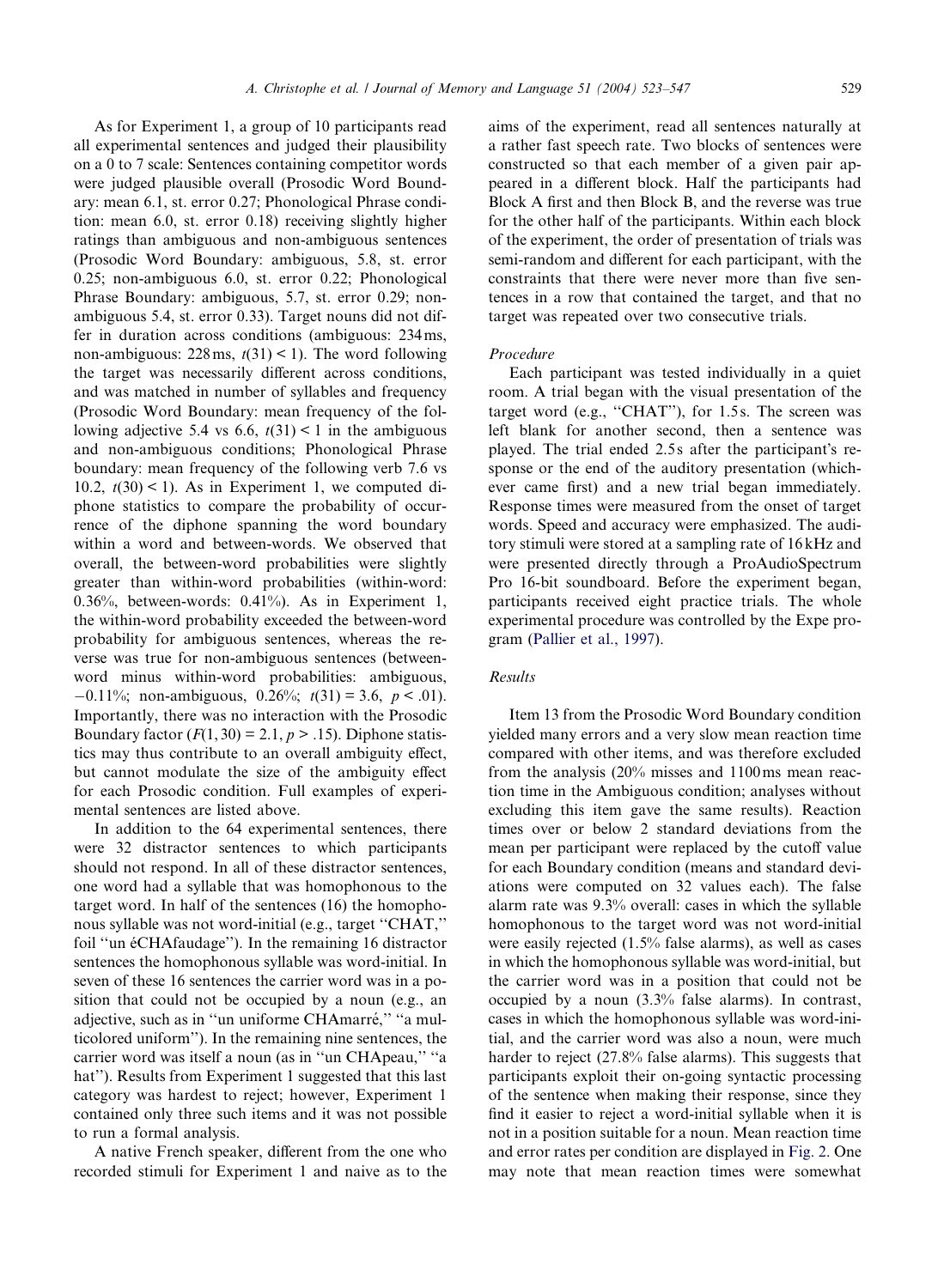<span id="page-7-0"></span>

Fig. 2. Mean reaction times and error rates (misses) for wordmonitoring in Experiment 2. Sentences either had a local lexical ambiguity (light-gray bars) or were completely unambiguous (dark-gray bars). In addition, this ambiguity either spanned a phonological phrase boundary (right-hand bars) or happened within a phonological phrase (spanning a prosodic word boundary only, left-hand bars). Results showed an effect of ambiguity restricted to the prosodic word boundary condition. Error bars represent one standard error of the difference (Non-Ambiguous–Ambiguous).

slower in the prosodic word condition of Experiment 2 than in Experiment 1, which is probably due to the increase in hard-to-reject foils.

Two ANOVAs were conducted on the reaction time and error data, one with participants and one with items as random factor. The by-subjects ANOVA included one between-subject counterbalancing factor (Order: whether participants started with Block 1 or with Block 2), and two within-subject factors, Ambiguity (non-ambiguous vs ambiguous) and Boundary Type (prosodic word vs phonological phrase). The by-items ANOVA included the between-item factor Boundary Type and the within-item factor Ambiguity. The reaction time analysis revealed a significant main effect of Ambiguity  $(32.6 \text{ ms}, F_1(1, 28) = 19.9, p < .001, F_2(1, 29) = 6.3, p <$ .02, min  $F'(1, 46) = 4.8$ ,  $p < .04$ ), as well as a main effect of Boundary Type  $(147 \text{ ms}, F_1(1, 28) = 266, p < .001,$  $F_2(1, 29) = 17.8, p < .001, \text{ min}F'(1, 33) = 16.7, p < .001);$ there was also a significant interaction between Ambiguity and Boundary Type  $(F_1(1, 28) = 9.8, p < .01, F_2(1,$  $29$ ) = 4.7,  $p < .05$ ,  $\min F'(1, 51) = 3.1$ ,  $p = .08$ ). This interaction stemmed from the fact that there was a significant Ambiguity effect in the Prosodic Word Boundary condition (59.5ms,  $F_1(1, 28) = 18.1$ ,  $p < .001$ ,  $F_2(1, 1)$ 14) = 7.0,  $p < .02$ ,  $\min F'(1, 25) = 5.1$ ,  $p < .04$ ), while there was no Ambiguity effect in the Phonological Phrase Boundary condition (5.6ms,  $F_1 < 1$ ,  $F_2 < 1$ ). The counterbalancing Order factor showed no main effect  $(F_1 < 1)$ , but it interacted with the Ambiguity factor  $(F_1(1, 28) = 6.2, p < .02)$ , with one group of participants showing more ambiguity effect than the other. No other interaction reached significance. The same analyses on the error data (misses) revealed no significant effects whatsoever, but the tendencies were in the same direction as the reaction time data, indicating that the reaction time data were not due to a speed–accuracy trade-off (see Fig. 2). Analyses restricted to the first block of the experiment, when participants had heard only one sentence from each pair, revealed the same effects as the overall analyses.

#### Discussion

This experiment yielded two main results: First, there was a significant interaction between the ambiguity effect and the type of boundary at which the ambiguity occurred. We thus replicated Experiment 1, in that reaction times were significantly longer whenever an embedded bisyllabic word competed with the target monosyllabic word within the same phonological phrase; in sharp contrast, reaction times were as fast as in the control condition whenever the bisyllabic competitor word straddled a phonological phrase boundary. This suggests that in the phonological phrase boundary condition, the presence of a potential competitor word did not influence access to the monosyllabic target. This may be the result of two mechanisms: either the competitor word received very reduced activation because the prosodic pattern of the critical pair of syllables was inconsistent with a single word (in other words, 'chat#grin' is not a good match for 'chagrin' because it exhibits lengthening and a pitch discontinuity in the middle of the word); or, the phonological phrase boundary was interpreted as the end of a word, thus boosting the activation of the monosyllabic target, allowing it to quickly overcome any competitor word (in other words, hearing' a boundary provides extra activation to all the words that either end or start at that boundary). Thus, according to the first mechanism, the competitor word never gets activated; according to the second, it does receive some activation, but its activation level remains much lower than that of the monosyllabic target. Both mechanisms can equally well account for the present data. In fact, both mechanisms may well be at play simultaneously.

Second, we observed much faster reaction times in the phonological phrase condition relative to the prosodic word condition (150ms faster). This result further confirmed our conclusion that phonological phrase boundaries were interpreted on-line as word boundaries. Following mechanism 2 outlined above, when participants encountered a phonological phrase boundary,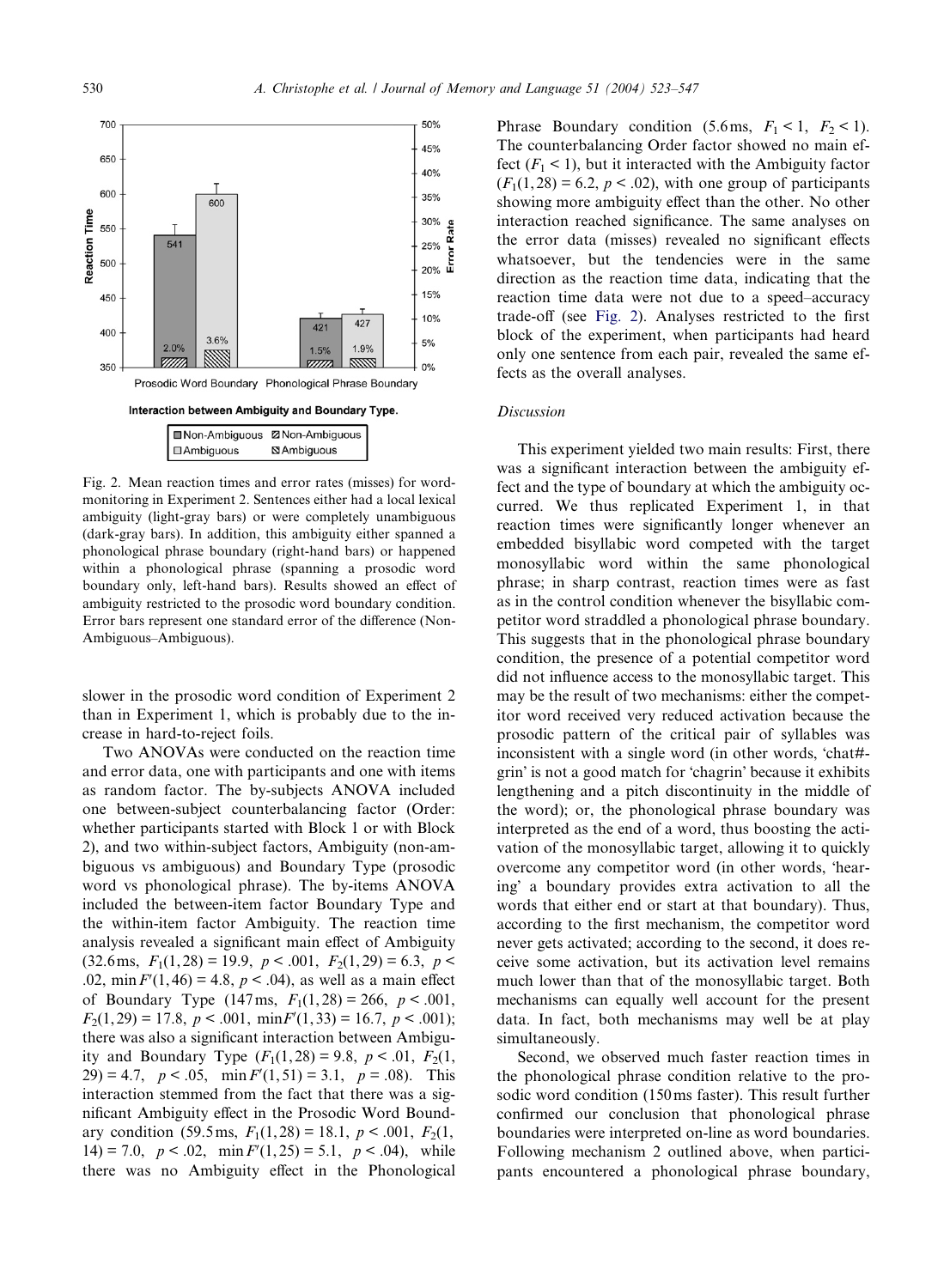<span id="page-8-0"></span>they were able to identify the preceding word very fast. In contrast, within phonological phrases, lexical activation of multiple overlapping lexical candidates resulted in slower detection times. Thus, in non-ambiguous sentences, the selection of the appropriate candidate was unproblematic from a lexical point of view; nevertheless, the selection process took time, as evidenced by the fact that reaction times were much slower in the prosodic word condition than in the phonological phrase condition, even for non-ambiguous sentences. Within phonological phrases, participants had to process several additional segments after the end of a word, before this word was recognized. In contrast, the last word of a phonological phrase was identified rapidly.

In Experiment 1, we noted that the ambiguity effect could have been due, at least in part, to the fact that diphones crossing the boundary were more likely to occur at word boundaries in the non-ambiguous than in the ambiguous condition. The same was true for the experimental sentences of Experiment 2, in both prosodic conditions. Phonotactic probabilities may thus have contributed to an overall ambiguity effect, but cannot explain the absence of an ambiguity effect in the phonological phrase boundary condition relative to the word boundary condition (as in Experiment 1, we looked for a positive correlation between the size of the diphone probability difference and the size of the ambiguity effect; there was in fact a non-significant negative correlation both overall,  $r^2 = .036$ ,  $t(29) = -1.0$ , and restricted to the word boundary condition,  $r^2 = .003$ ,  $t(14) < 1$ ).

We conducted acoustic/prosodic analyses of the sentences to identify some of the cues that signaled phonological phrase boundaries. We measured the duration, pitch, and energy (root-mean-square) of each of the segments surrounding the prosodic word and phonological phrase boundaries (see Table 1). Segment beginnings and ends were identified on the waveform, using both visual and auditory indices, with the Praat software ([http://www.fon.hum.uva.nl/praat/\)](http://www.fon.hum.uva.nl/praat/).

For duration, we observed a highly significant phrase-final lengthening, as expected from the literature (see, e.g., [Wightman et al., 1992](#page-24-0); 'a' was 40% longer in "chat] [grimpait.." than in "chat grincheux"). We also observed that the second vowel making up the potential ambiguity (S2-vowel) was longer in the Word Boundary condition ('in' in 'grincheux') than in the Phonological Phrase Boundary condition ('in' in 'grimpait'); in fact, 'grincheux' from the word boundary condition was itself phrase-final (in '[un chat grincheux]') whereas 'grimpait' from the phonological phrase boundary condition was phrase-initial (as in '...chat] [grimpait...'). It could thus be that phrase-final lengthening spread out from the last syllable of the phrase ('cheux' in 'grincheux') to previous ones. In confirmation of this interpretation, we observed a highly significant phrase-final lengthening on the last syllable of (phrase-final) adjectives relative to (nonphrase-final) verbs (254ms for the last syllable of adjectives vs 150ms for the last syllable of verbs); in addition, we also found that S2-vowel lengthening was mainly due to *bisyllabic* adjectives and verbs (e.g., 'grincheux]'

Table 1

Mean duration (ms), pitch (Hz), and energy (root-mean-square) of segments in the Phonological Phrase boundary and the Word boundary condition in Experiment 2; S1 is the first syllable involved in the local lexical ambiguity (e.g., 'cha' in "chat grincheux"); S2 is the second syllable (e.g., 'grin' in the same example)

|                              | Phonological Phrase Boundary |           | Word Boundary |           | Difference | $t$ Test  |                  | $%$ Lengthening |
|------------------------------|------------------------------|-----------|---------------|-----------|------------|-----------|------------------|-----------------|
|                              | Mean                         | St. error | Mean          | St. error |            | t(63)     | $\boldsymbol{p}$ |                 |
| Duration $(ms)$              |                              |           |               |           |            |           |                  |                 |
| S1-onset (ch)                | 106.4                        | 5.8       | 112.2         | 4.5       | $-5.8$     | <1        |                  | $-5.4%$         |
| $S1$ -vowel (a)              | 111.5                        | 5.6       | 79.5          | 2.8       | 32.0       | 5.1       | $10^{-5}$        | 40.2%           |
| $S1$ -coda $(-)$             | 55.6                         | 5.1       | 55.9          | 3.6       | $-0.3$     | t(29) < 1 |                  | $-0.4%$         |
| $S2$ -onset $(gr)$           | 81.9                         | 4.3       | 85.9          | 4.3       | $-4.0$     | <1        |                  | $-4.8%$         |
| $S2$ -vowel (in)             | 65.4                         | 2.7       | 85.0          | 3.7       | $-19.6$    | 4.3       | $10^{-4}$        | $-30%$          |
| $S2$ -coda $(-)$             | 63.2                         | 3.6       | 67.5          | 4.5       | $-4.3$     | t(13) < 1 |                  | $-6.8%$         |
| Pitch $(Hz)$                 |                              |           |               |           |            |           |                  |                 |
| $S1$ -vowel (a)              | 291.1                        | 7.0       | 247.4         | 7.1       | 43.7       | 4.4       | $10^{-4}$        |                 |
| $S2$ -vowel (in)             | 259.0                        | 5.1       | 287.4         | 5.9       | $-28.4$    | 3.6       | $10^{-3}$        |                 |
| Diff S2V-S1V                 | $-32.1$                      | 6.9       | 40.0          | 8.2       | $-72.1$    | 6.7       | ${<}10^{-8}$     |                 |
| <i>Energy</i> ( <i>rms</i> ) |                              |           |               |           |            |           |                  |                 |
| $S1$ -vowel (a)              | 0.202                        | 0.01      | 0.192         | 0.01      | 0.009      | <1        |                  |                 |
| $S1$ -coda $(-)$             | 0.072                        | 0.02      | 0.084         | 0.01      | $-0.012$   | t(29) < 1 |                  |                 |
| $S2$ -onset $(gr)$           | 0.090                        | 0.02      | 0.092         | 0.02      | $-0.002$   | $\leq$ 1  |                  |                 |
| S <sub>2</sub> -vowel (in)   | 0.190                        | 0.01      | 0.188         | 0.01      | 0.002      | $\leq$ 1  |                  |                 |

The comparison is between-items.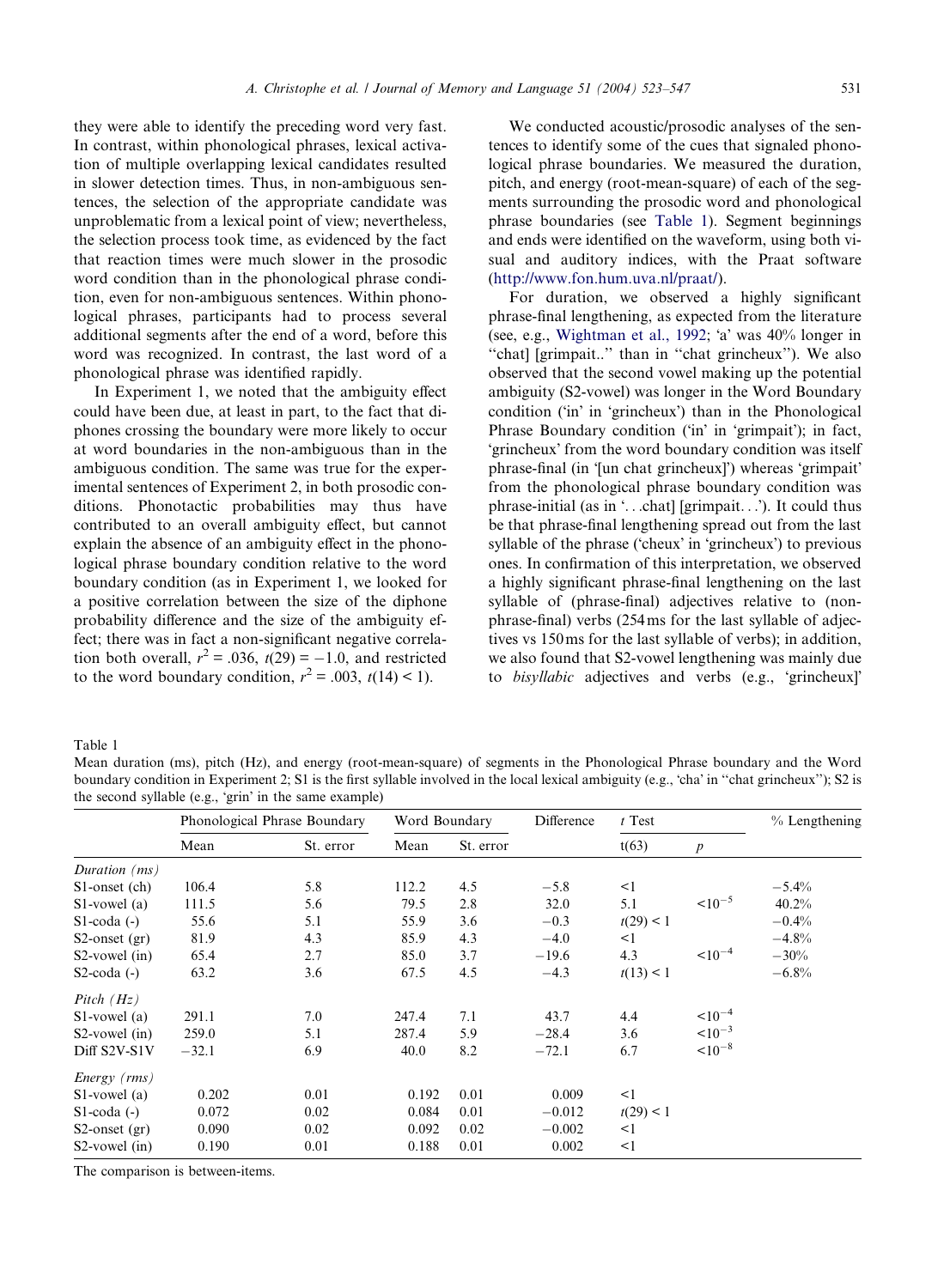102 ms vs '[grimpait' 68 ms) in which it was penultimate relative to the following prosodic boundary, as opposed to tri- or quadrisyllabic ones (e.g., 'a' in 'larmoyant]' 73 ms and '[larmoyait' 63 ms) in which this vowel occurred longer before the prosodic boundary. The main result here is therefore the highly consistent phrase-final lengthening (40%) occurring before the point of the local lexical ambiguity.

The pitch analysis yielded a very significant difference between the phonological phrase boundary and the word boundary conditions on both vowels surrounding the boundary. Examination of the data revealed that the pitch contour was most often rising across a word boundary within a phonological phrase (27 out of 32 sentences showed a rising pattern); whereas it was most often falling across a phonological phrase boundary (26 out of 32 sentences showed a falling pattern: this is consistent with the literature, which predicts a rising pitch pattern within sentence-medial phonological phrases in French, see, e.g., [Di Cristo,](#page-23-0) [2000](#page-23-0); [Welby, 2003\)](#page-24-0). Thus, pitch contour was also a highly consistent cue in the present set of sentences. In addition, it is probable that coarticulation was greater at prosodic word boundaries than at phonological phrase boundaries (see, e.g., [Byrd et al., 2000](#page-22-0)), even though this is harder to measure post hoc on the recorded sentences (studies of coarticulation typically use articulatory measurements). This is another cue that may have favored fast lexical access in the phonological phrase boundary condition. All in all, we observed several highly consistent cues to phonological phrase boundaries in our stimuli. The present experiment was not designed to pit one against the other. Our main result is that naturally produced phonological phrase boundaries, containing all the potential acoustic/prosodic cues signaling prosodic boundaries in French, powerfully constrained lexical access.

To further strengthen this conclusion, we conducted two new experiments aimed at replicating our finding with a different on-line technique. In Experiments 3 and 4, we used an experimental technique that relies on the comparison between two versions of the phoneme detection task. One group of participants has to detect phonemes whatever their position in the sentence; the other group has to detect phonemes only if they are in word-initial position. The rationale behind this comparison is that, whenever word boundaries are a by-product of word recognition, then responding only to word-initial phonemes should require some extra work. Conversely, whenever a word boundary is reliably marked in the acoustic signal (through whatever means, phonotactics, prosody, etc.) then the word-initial phoneme detection task should be performed as fast as the generalized phoneme detection task. [Christophe et al. \(1997\)](#page-23-0) observed that when the target was at a prosodic word boundary within a phonological phrase (e.g., target /l/

'un fou Larmoyant') then the word-initial phoneme detection task was significantly harder. Christophe et al. interpreted these results as showing that a prosodic word boundary within a phonological phrase necessitated multiple activation of lexical candidates followed by selection. This interpretation is consistent with the results obtained in Experiments 1 and 2, in which we observed local ambiguity effects within phonological phrases (between two content words). Experiment 3 and 4 rely on this task, comparing locally ambiguous sentences to non-ambiguous ones, just as in Experiments 1 and 2.

# Experiment 3: Phoneme detection: Local ambiguity effects within a phonological phrase

[Christophe et al. \(1997\)](#page-23-0) observed that participants were slowed down in the word-initial phoneme detection task, relative to the generalized phoneme detection task, when the target phoneme was at a prosodic word boundary within a phonological phrase. This result suggests that participants had to activate multiple lexical candidates within phonological phrases (consistent with the results of Experiments 1 and 2). This interpretation predicts that processing time should increase even more in the word-initial task when the selection process is slowed down, namely, for sentences in which there is a local lexical ambiguity, that is, when more than one parse is temporarily available (such as in the examples below, task: detect phoneme /g/).

[C'était son *chat Grincheux*] [qui le rendait nerveux]. (chagrin)

(''his grumpy cat made him nervous'' / ''sorrow'')

[C'était son pas Gracieux] [qui trahissait] [sa profession de danseur]. (\*pagr..)

(''his graceful walk betrayed that he was a professional dancer '')

A replication of Experiment 1 would result in an interaction between the factors ambiguity and experimental task: we expect the effect of experimental task to be greater for locally ambiguous sentences than for non-ambiguous sentences.

# Method

#### **Participants**

Sixty-four native speakers of French took part in this experiment, 32 in each version of the experimental task (word-initial vs generalized phoneme detection). In addition, six more participants were tested but their data were excluded because they made more than 12% errors overall (two in the generalized task and four in the wordinitial one).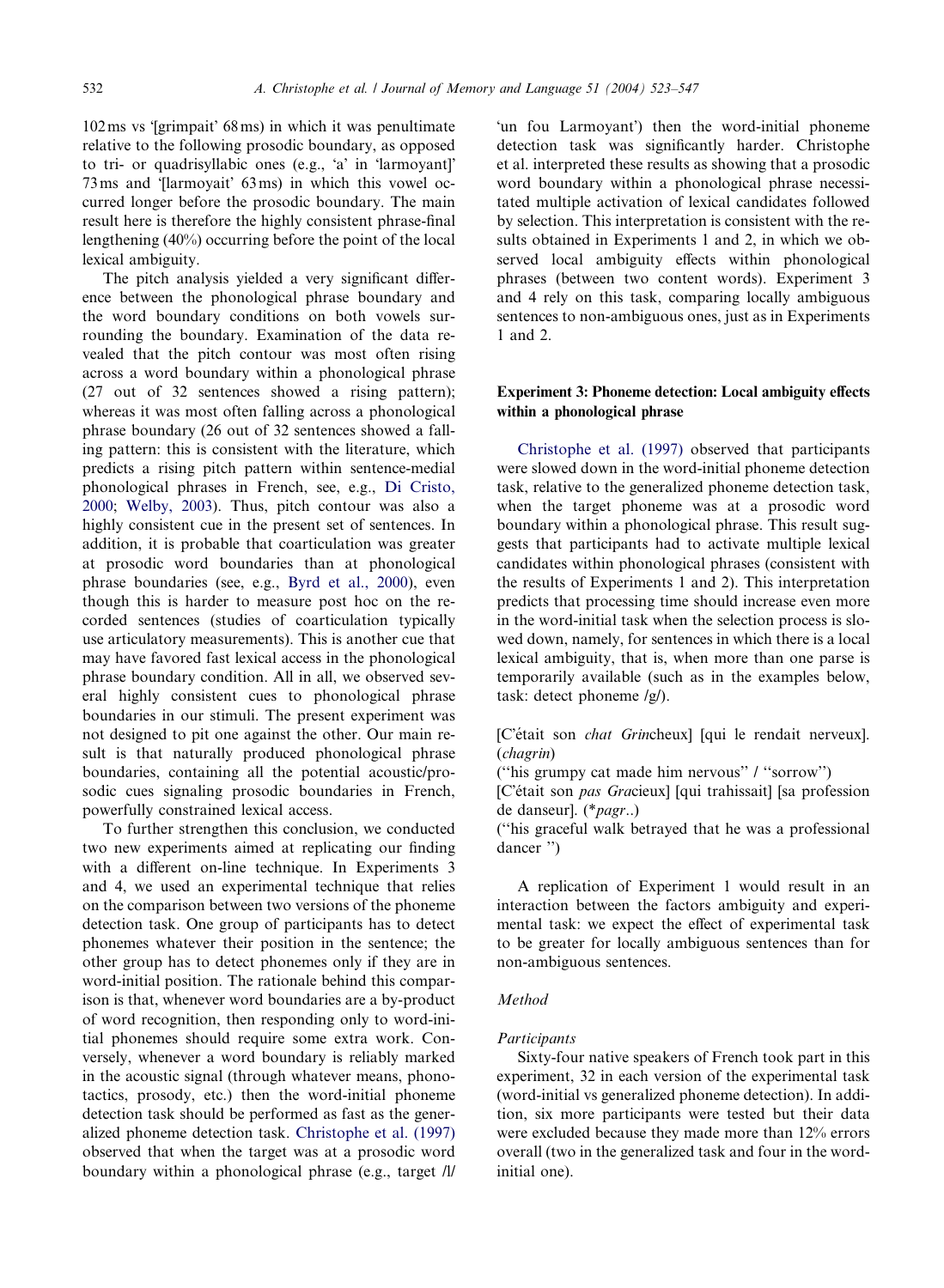A. Christophe et al. / Journal of Memory and Language 51 (2004) 523–547 533

Twenty-two pairs of experimental sentences were constructed, so that one member of each pair contained a noun phrase that was locally ambiguous, e.g., ''son chat grincheux,'' where ''chagrin'' is also a word in French (meaning, respectively, ''his grumpy cat'' and ''sorrow''). The second sentence of each pair contained a noun phrase which was non-ambiguous, e.g., ''son pas gracieux'' (meaning ''his graceful walk'') where no French word starts with ''pagr.'' All noun phrases had the form ''determiner noun adjective'' which is the default ordering in French. The noun phrases always formed one single phonological phrase, while noun and adjective belonged to two separate prosodic words. The local ambiguity therefore occurred at a prosodic word boundary, within a phonological phrase. The target phoneme was always the first phoneme of the adjective (/g/ in the example). Nouns were all monosyllabic. Nouns from the ambiguous and non-ambiguous condition were, by necessity, different, but they were carefully matched: they differed only in their first phoneme, and their frequencies were matched overall (to avoid any spurious effect of the preceding noun on the detection of the following phoneme; ambiguous vs non-ambiguous, mean frequency: 377 vs 371,  $t(43)$  < 1). Target-bearing adjectives started with the same phonemes and were matched in number of syllables and frequency (ambiguous vs non-ambiguous, mean frequency: 5.3 vs 2.7,  $t(43) = 1.3$ ,  $p > .2$ ). As a result of this matching procedure, diphones spanning the word boundary were exactly identical in the ambiguous and the non-ambiguous conditions (nouns ended the same, and adjectives started the same, e.g., 'chat grincheux' and 'pas gracieux' both have the diphone /ag/). In addition, a third sentence containing the competitor word (e.g., 'chagrin') was also constructed for each pair of sentences, and recorded by the speaker at the same time as the experimental sentences. Sentences from a triplet were identical until the crucial noun phrase, and their syntactic and prosodic structures were matched immediately after it (see example above). A group of 10 participants judged the plausibility of all the sentences, as in

Experiments 1 and 2. Sentences containing the competitor words received high plausibility ratings (mean 6.2, st. error 0.18), slightly higher than ambiguous and non-ambiguous sentences (ambiguous: mean 6.1, st. error 0.18; non-ambiguous: mean 5.7, st. error 0.19). In addition, 22 filler sentences were constructed so

that the target appeared at the beginning of a noun. Another 44 sentences contained the target at the beginning of a syllable but in the middle of a noun or adjective (e.g., target /p/, "une raPière aiguisée"; "a sharp sword"). Participants had to respond to these targets in the generalized version of the task but not in the word-initial one. Finally, 32 sentences did not contain the target at all. The carrier word could appear anywhere in the sentences (beginning, middle, or end). The target phonemes used in the experiment were p, t, k, b, d, g, f, s, v, m, r, and they were all present in all conditions.

A native French speaker, different from the ones who read stimuli for Experiments 1 and 2 and naive as to the aims of the experiment, read the stimuli with a natural intonation at a rather fast speech rate. Eight versions of the experimental list were constructed with different random ordering of the sentences. Two blocks of sentences were constructed so that each member of a given pair appeared in a different block. Half the participants had Block A first and then Block B, and the reverse was true for the other half of the participants. The constraints on experimental list construction were that no target could be repeated over two successive trials, and that there were never more than five sentences in a row that contained the target.

#### Procedure

Each participant was tested individually in a quiet room. A trial began with the visual presentation of the target phoneme for 1 s. The screen was left blank for another second, then one sentence was played. The trial ended 1.5 s after the end of the auditory presentation, and a new trial began immediately. Response times were measured from the onset of all target phonemes. Speed and accuracy were emphasized. The auditory stimuli were stored at a sampling rate of 16 kHz and were presented directly through an OROS AU22 16-bit D/A board at 64 kHz (four times oversampled) followed with lowpass filtering at 20 kHz. The experimental procedure was controlled by the Expe program [\(Pallier et al.,](#page-24-0) [1997\)](#page-24-0). Before the experiment began, participants received 10 practice trials. During practice, the computer provided on-line feedback as to both correctness and reaction times of the responses.

# Results

Two items generated more than 50% misses in at least one task, and were excluded from further analysis (items 2 and 16). All analyses were conducted on the remaining 20 items. Reaction times below or above 2 standard deviations of the mean by participant and by condition (task by ambiguity, i.e., four conditions) were replaced by the cutoff (means and standard deviations were thus computed on 20 values each). The distractor sentences that did not contain the target phoneme generated 10.9% false alarms in the generalized task, and 1.2% false alarms in the word-initial task. Sentences that contained the phoneme in a non-initial position generated 7.8% false alarms in the word-initial task (participants in the generalized task had to respond to these sentences). Mean reaction times and error rates per condition are displayed in [Fig. 3.](#page-11-0)

Two ANOVAs were conducted on both the reaction time and error data, one with participants as the random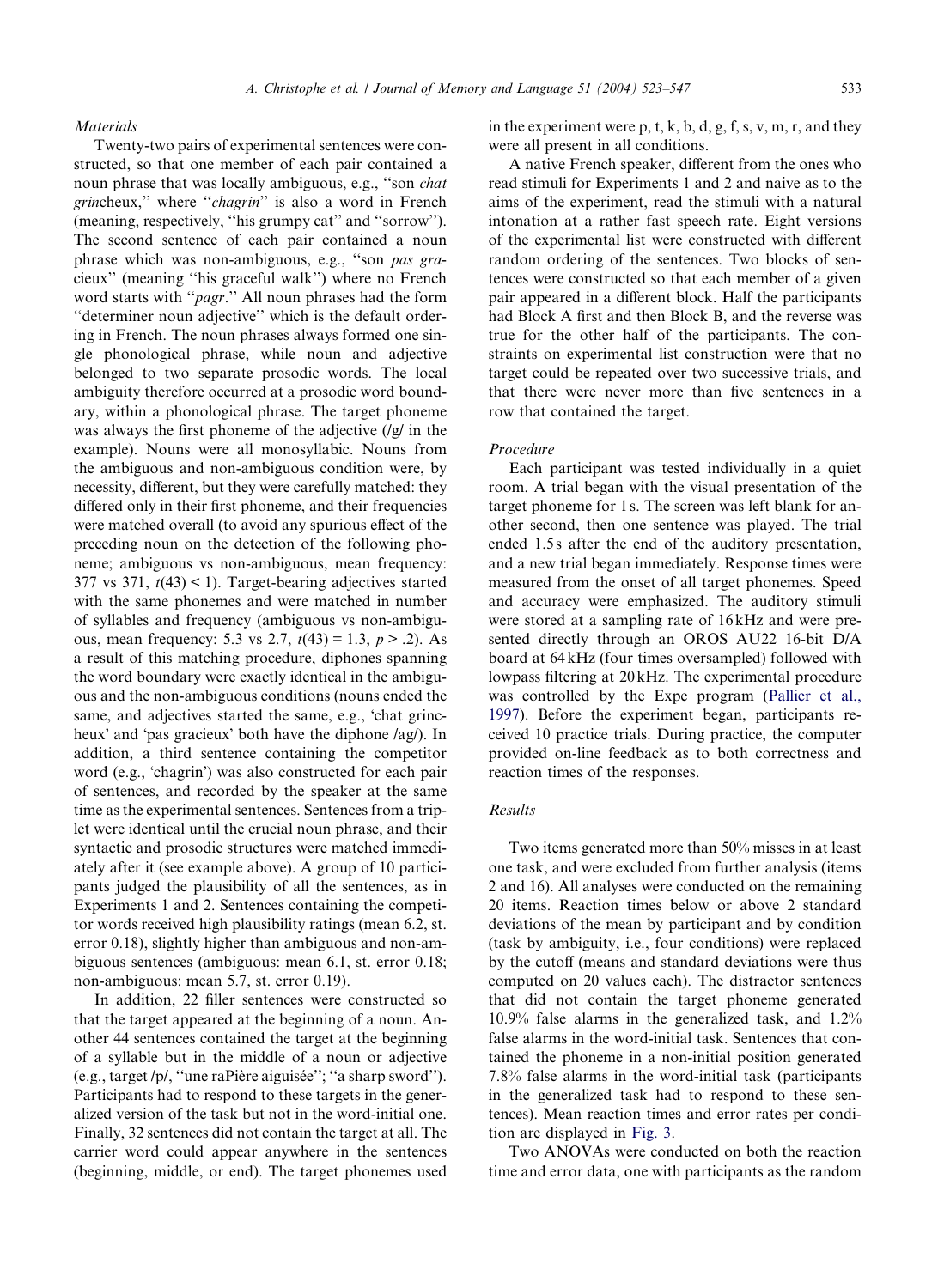<span id="page-11-0"></span>

Fig. 3. Mean reaction times and error rates (misses) for the generalized phoneme detection task (light-gray bars) and the word-initial phoneme detection task (dark-gray bars) in Experiment 3. Sentences either featured a local lexical ambiguity (righthand bars) or were completely unambiguous (left-hand bars). The results show an interaction between Task and Ambiguity, the Task effect being greater for ambiguous than for non-ambiguous sentences. Error bars represent one standard error of the mean.

factor, and one with items as the random factor. The bysubjects ANOVA had two between-subjects factors, Experimental Task (word-initial vs generalized) and Order (counterbalancing factor, starting with Block A vs starting with Block B) and one within-subject factor, Ambiguity (non-ambiguous vs ambiguous). The byitems ANOVA had two within-item factors, Experimental Task and Ambiguity. In the reaction time data, there was a significant main effect of Experimental Task, word-initial responses being slower than generalized responses (effect size 175ms,  $F_1(1, 60) = 42$ ,  $p < .001$ ,  $F_2(1, 19) = 58$ ,  $p < .001$ ;  $\min F'(1, 67) = 24.5$ ,  $p < .001$ ), as well as a main effect of Ambiguity, ambiguous sentences generating slower responses than non-ambiguous sentences (effect size 40ms,  $F_1(1, 60) = 30$ ,  $p < .001$ ,  $F_2(1, 19) = 4.6, \quad p < .05; \quad \min F'(1, 26) = 4.0, \quad p < .06).$ Importantly, there was a significant interaction between Experimental Task and Ambiguity (effect size 111ms,  $F_1(1, 60) = 59$ ,  $p < .001$ ,  $F_2(1, 19) = 9.5$ ,  $p < .01$ ; min- $F(125) = 8.2, p < .01$ , reflecting the fact that the effect of Experimental Task was much greater for ambiguous sentences (230ms) than for non-ambiguous sentences (120ms). This interaction showed that lexical access was delayed in the presence of a local ambiguity, at least within a phonological phrase. The counterbalancing Order factor showed no main effect and did not interact with any other factor (all  $F < 1$ ). The same analyses restricted to the first block of the experiment revealed the same effects as the overall analysis.

The error data showed the same pattern of results, with a significant main effect of Experimental task (effect size 7.1%,  $F_1(1, 60) = 41.2, p < .001, F_2(1, 19) = 14.8, p < .01;$  $\min F(1, 34) = 10.9, p < .01$ , a main effect of Ambiguity significant by subjects only (effect size 1.7%,  $F_1(1, 60) =$ 5.5,  $p < .03$ ,  $F<sub>2</sub>(1, 19) < 1$  and an interaction between Experimental Task and Ambiguity which was significant by subjects only (effect size  $4\%$ ,  $F_1(1, 60) = 7.8$ ,  $p < .01$ ,  $F<sub>2</sub>(1, 19) = 1.1$ , but went in the same direction as the reaction time data, indicating that the effect on reaction times was not due to a speed–accuracy trade-off. Again, the counterbalancing Order factor showed no main effect and did not interact with the other factors.<sup>5</sup>

#### Discussion

This experiment showed that participants were slowed down when they had to detect word-initial phonemes, especially so when a competitor word spanned the prosodic word boundary studied (within a phonological phrase). This result suggests that within phonological phrases, participants rely on multiple activation of possible lexical candidates: when the number of possible parses increases (local ambiguity), participants take longer to figure out which phonemes are word-initial. This result confirms the interpretation given by [Chris](#page-23-0)[tophe et al. \(1997\)](#page-23-0) of their finding that participants were slower at detecting word-initial phonemes than at responding to phonemes whatever their position, when the target phoneme occurred at a prosodic word boundary in the middle of a phonological phrase.

<sup>&</sup>lt;sup>5</sup> In addition to the experimental factors manipulated above, items differed with respect to the competitor word embedded in the ambiguous sentences. In half of the experimental items, the whole competitor word was embedded within the sentence, as for instance the word "chagrin" in the sentence "...chat grincheux...''; in the other half of sentences, only the first two syllables of the competing word were present in the sentence, as in "...phare majestueux..." ("stately lighthouse") that contains the first two syllables of the word "pharmacien" ("chemist"), where "*pharma*" is not a word in French. One would expect ambiguity effects to be stronger when the whole competitor word is embedded in the sentence, than when only its first two syllables are present. To check the influence of this variable, we conducted two additional ANOVAs with the same factors as before and one more within-subject (respectively, between-items) factor, Competitor Word (whole vs part). This ANOVA yielded a three-way interaction between Experimental Task, Ambiguity, and Competitor Word, significant by subjects only (effect size 79ms,  $F_1(1, 60) = 7.3$ ,  $p < .01$ ;  $F_2(1, 18) = 1.2$ ), and reflecting the fact that whole embedded words yielded a stronger ambiguity effect  $(154 \text{ ms}, F_1(1, 60) = 40, p < .001; F_2(1, 8) = 7.0, p < .03)$  than part embedded words (75ms,  $F_1(1, 60) = 20$ ,  $p < .001$ ;  $F_2(1, 10) = 2.9$ ,  $p = .12$ ). The error data showed the same trends. This analysis indicates that a competitor word that is entirely included in the sentence yields a stronger competition effect than a competitor word that is only partially included.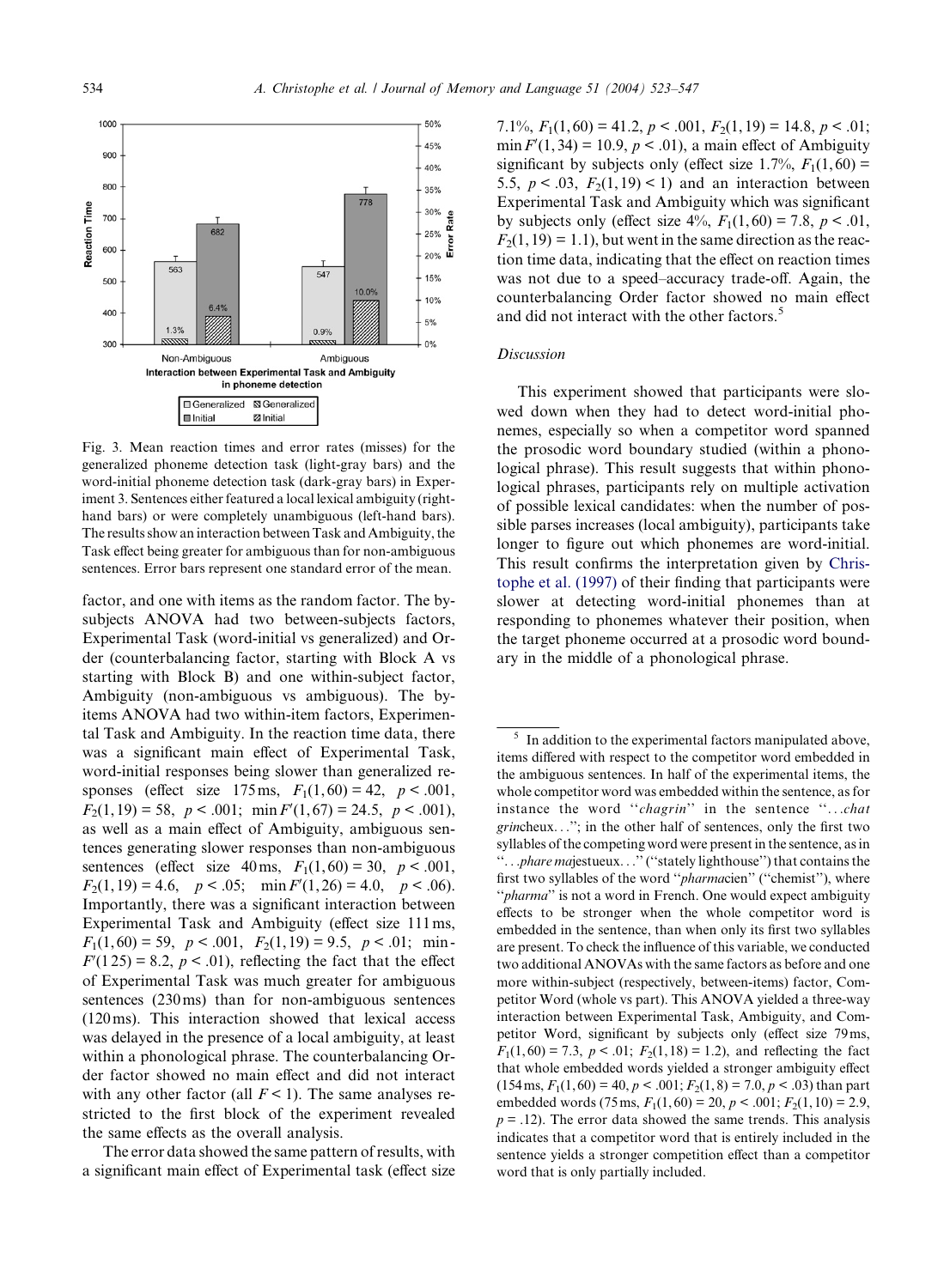These data confirm Experiments 1 and 2 and support the conclusion that, at least for French speakers, within a phonological phrase, the boundary between two prosodic words is not sufficiently marked by acoustic means to be completely non-ambiguous, so that one can observe effects of competition between overlapping lexical candidates. One should note that there were some measurable prosodic differences induced by the presence of the word boundary (e.g., between ''chat'' and ''grincheux''). These were measured by comparing the duration, pitch, and energy (root-mean-square) of individual phonemes in experimental sentences (e.g., ''...chat grincheux...'') and in matched sentences containing the competitor word (e.g., ''...chagrin fou...'') that were recorded by the speaker at the same time as the experimental sentences (see Table 2).

As expected both from the literature and from previous such measurements (see [Christophe, 1993,](#page-23-0) for a review; [Christophe, Dupoux, Bertoncini, & Mehler, 1994](#page-23-0); Christophe, Mehler, & Sebastián-Gallés, 2001; [Fougeron](#page-23-0) [& Keating, 1997](#page-23-0); Quené, 1992) we observed a significant word-initial consonant lengthening (namely, /gr/ was 16% longer in ''chat GRincheux'' than in ''chaGRin fou''), as well as significant word-final vowel lengthening (/a/ was 32% longer in ''chAT grincheux'' than in ''chAgrin fou''), a fact that may be at least partly due to word-final accent in French (in addition the onset of the first syllable was 14% longer when it was a monosyllabic word; this may also be due to the fact that 'cha' was stressed in ''chat'' but not in ''chagrin''). We observed no significant pitch difference, neither did we observe any significant difference in energy. Again, it is plausible that other markers, such as the amount of coarticulation, distinguished between stimuli (although coarticulation differences are difficult to measure post hoc on acoustic stimuli).

It is very plausible that the ambiguity effect we observed would be even greater in the absence of these acoustic/prosodic markers. Thus, [Salverda et al. \(2003\)](#page-24-0), using an eye-tracking technique, showed that participants were more likely to process a given syllable as a monosyllabic word when it was longer (e.g., 'ham' taken from 'hamster'), and observed significant effects with duration differences of less than 15% (e.g., in their Experiment 3). It is plausible that the prosodic differences from the present experiment, that are of greater amplitude, are also exploited by listeners to inform lexical access. What the present experiment shows is not that acoustic/prosodic markers to prosodic word boundaries are useless, but rather that these markers are not sufficiently reliable to allow unambiguous identification of the word boundary. Some amount of multiple activation, followed by selection between overlapping candidates, was necessary for the retrieval of the word boundary in most cases (enough to yield a statistically significant effect overall).

Now that the double version of the phoneme detection task has been established as being sensitive to multiple lexical activation, we use it in order to investigate the role of phonological phrase boundaries on lexical access.

# Experiment 4: Phoneme detection: Local ambiguity effects within and across phonological phrases

The design of this experiment was parallel to the one of Experiment 2. We manipulated two crossed factors,

Table 2

Mean duration (ms), pitch (Hz), and energy (root-mean-square) of segments in the Word boundary (e.g., 'chat grincheux') and the No boundary (e.g., 'chagrin fou') sentences used in Experiment 3; S1 is the first syllable involved in the local lexical ambiguity (e.g., 'cha' in "chat grincheux"); S2 is the second syllable (e.g., 'grin' in the same example)

|                              | Word boundary |           | No boundary |           | Difference |           | $t$ Test |                  | % Lengthening |  |
|------------------------------|---------------|-----------|-------------|-----------|------------|-----------|----------|------------------|---------------|--|
|                              | Mean          | St. error | Mean        | St. error | Mean       | St. error | t(21)    | $\boldsymbol{p}$ |               |  |
| Duration (ms)                |               |           |             |           |            |           |          |                  |               |  |
| S1-onset (ch)                | 98.1          | 4.3       | 86.3        | 3.7       | 11.8       | 3.5       | 3.4      | .003             | 14%           |  |
| $S1$ -rime (a)               | 111.5         | 8.7       | 84.2        | 4.3       | 27.3       | 6.7       | 4.1      | .001             | 32%           |  |
| $S2$ -onset $(gr)$           | 85.2          | 4.8       | 73.3        | 4.0       | 11.9       | 3.3       | 3.6      | .002             | 16%           |  |
| $S2$ -rime (in)              | 74.5          | 5.4       | 75.4        | 5.9       | $-1.0$     | 3.9       | $\leq$ 1 |                  | $-1\%$        |  |
| Pitch $(Hz)$                 |               |           |             |           |            |           |          |                  |               |  |
| $S1-V(a)$                    | 118.2         | 3.1       | 115.3       | 3.1       | 3.0        | 3.0       | $\leq$ 1 |                  |               |  |
| $S2-V$ (in)                  | 115.0         | 4.6       | 116.1       | 4.3       | $-1.1$     | 4.8       | $\leq$ 1 |                  |               |  |
| Diff S2V-S1V                 | $-3.2$        | 3.4       | 0.9         | 3.2       | $-4.1$     | 3.8       | 1.1      |                  |               |  |
| <i>Energy</i> ( <i>rms</i> ) |               |           |             |           |            |           |          |                  |               |  |
| S1-onset (ch)                | 0.132         | 0.02      | 0.114       | 0.02      | 0.018      | 0.02      | $\leq$ 1 |                  |               |  |
| $S1$ -rime (a)               | 0.237         | 0.01      | 0.231       | 0.01      | 0.006      | 0.02      | $\leq$ 1 |                  |               |  |
| $S2$ -onset $(gr)$           | 0.139         | 0.01      | 0.136       | 0.01      | 0.003      | 0.01      | $\leq$ 1 |                  |               |  |
| $S2$ -rime (in)              | 0.213         | 0.02      | 0.194       | 0.01      | 0.02       | 0.02      | $\leq$ 1 |                  |               |  |

The comparison is within-item.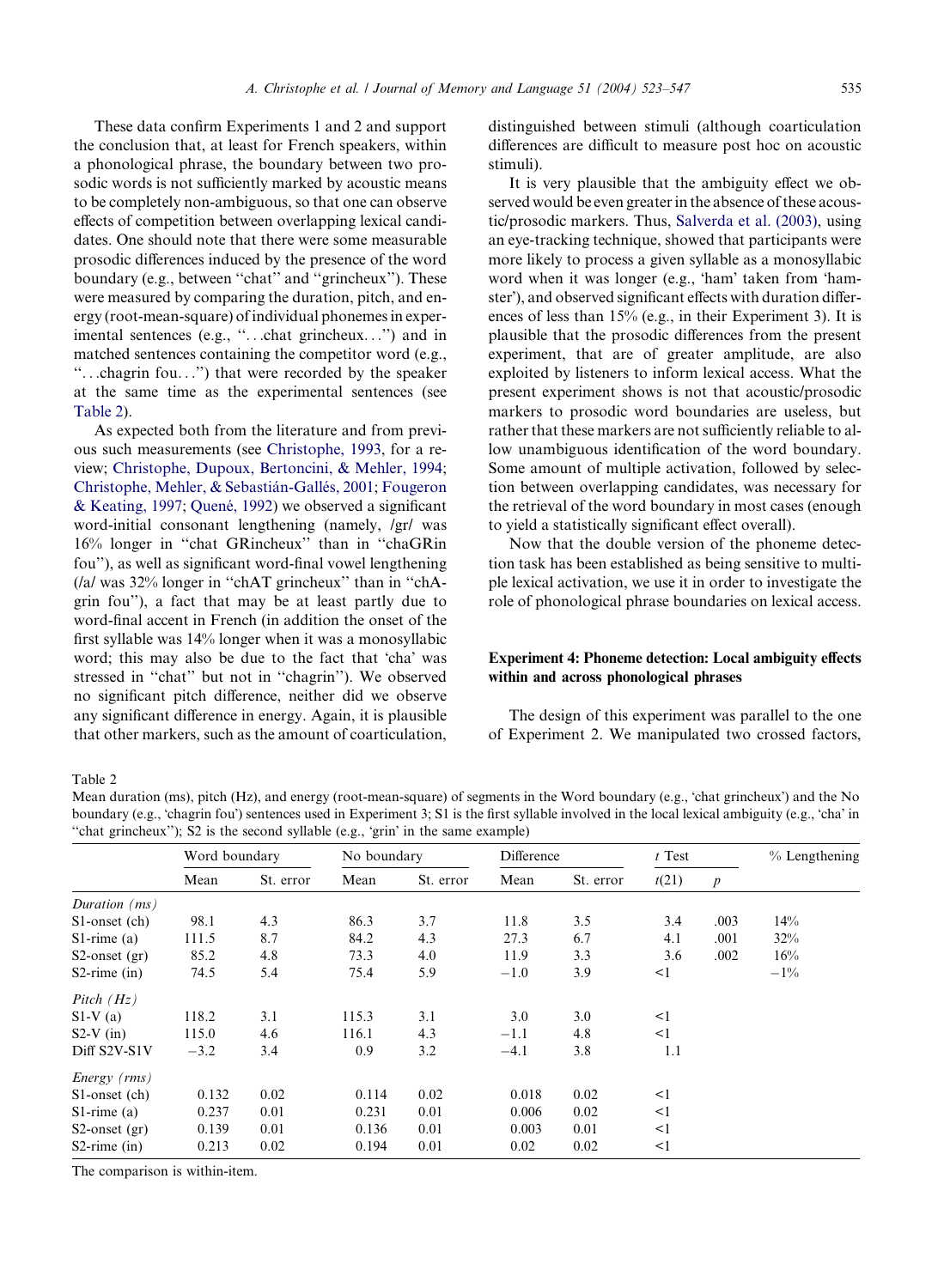local ambiguity and size of the prosodic boundary, as shown in the example below (target phoneme indicated in capitals):

#### Prosodic word boundary condition:

[Le livre] [racontait l'histoire] [d'un *chat Grin*cheux] [qui avait mordu] [un facteur] (chagrin)

(''The book told the story of a grumpy cat who had bitten a postman'' // ''sorrow'')

[Le livre] [racontait l'histoire] [d'un *pou Grin*cheux] [qui détestait le shampooing]. (\*poug..)

(''The book told the story of a grumpy louse that hated shampoo'').

### Phonological phrase boundary condition

[Le gigantesque *phare*] [Dominait toute la côte] (fardeau) (''The enormous lighthouse dominated the whole coast'' // ''burden'')

[Le gigantesque four] [Dominait toute la cuisine] (\*fourd..)

(''The enormous oven dominated the whole kitchen'').

Participants had to detect the first phoneme of the word just following the boundary (either prosodic word boundary or phonological phrase boundary depending on the condition). We expected the prosodic word condition to replicate Experiment 3: namely, we expected a significant interaction between Experimental Task and Ambiguity, with the effect of experimental task being greater for locally ambiguous sentences. For the phonological phrase boundary condition, a full replication of Experiment 2 would obtain if we found no interaction between Task and Ambiguity.

#### Method

#### **Participants**

Forty-eight native speakers of French took part in this experiment, 24 in each version of the experimental task (word-initial vs generalized phoneme detection). In addition, two more participants were tested but their data were excluded because they made more than 15% errors overall (one in each version of the task).

# **Materials**

A subset of the ambiguous sentences from Experiment 2 was used (those sentences in which the target phoneme occurred before the crucial word could not be included in this experiment). For each locally ambiguous sentence (e.g., ''son chat Grincheux''), a new nonambiguous sentence was constructed so that the carrier word was identical and the preceding noun was different (e.g., ''son pou Grincheux,'' where no French word starts with ''poug''; plausibility ratings for these sentences were similar to those for Experiment 2, Prosodic Word condition, mean 5.5, st. error 0.26; Phonological phrase boundary condition, mean 5.8, st. error 0.18). There were 15 pairs of sentences in the Prosodic Word condition, and nine in the Phonological Phrase condition (see Appendix [A.4](#page-21-0)). Nouns preceding the target phoneme were all monosyllabic, and they were matched in overall frequency (Prosodic Word Boundary: mean frequency for ambiguous vs non-ambiguous sentences, 47.6 vs 28.0,  $t(29)$  < 1; Phonological phrase boundary: mean frequency for ambiguous vs non-ambiguous sentences, 200.2 vs 81.4,  $t(17)$  < 1). As in Experiments 1 and 2, we computed diphone statistics. Diphones spanning the word boundary were more likely to occur within words than across a word boundary in ambiguous sentences, while the reverse was true for non-ambiguous sentences (difference in diphone probabilities, ambiguous,  $-0.10\%$ , non-ambiguous,  $0.03\%$ ,  $t(23)$  = 3.1,  $p < .01$ ). This was true for both prosodic conditions and there was no interaction with Prosodic Boundary  $(F(1, 22) \le 1)$ . Thus, phonotactic probabilities may contribute to an overall ambiguity effect, but cannot modulate the size of the effect in each Prosodic condition. Sentences from a pair were identical until the crucial noun phrase, and their syntactic and prosodic structures were matched immediately after it (see example above).

In addition, 24 sentences contained the target at the beginning of a syllable but in the middle of a noun, adjective or verb (e.g., target /ch/, "un éCHafaudage"; "a scaffolding"). Participants had to respond to these targets in the generalized version of the task but not in the word-initial one. Finally, 24 sentences did not contain the target at all. The carrier word could appear anywhere in the sentences (beginning, middle, or end). The target phonemes used in the experiment were p, t, k, b, d, g, f, s, v, j, m, l, and they were all present in all conditions.

The non-ambiguous sentences were read by the same speaker and at the same time as the other sentences used in Experiment 2. Two blocks of sentences were constructed so that each member of a given pair appeared in a different block. Half the participants had Block A first and then Block B, and the reverse was true for the other half of the participants. Within each block of the experiment, the order of presentation of trials was semi-random and different for each participant, with the constraints that no target could be repeated over two successive trials, and that there were never more than five sentences in a row that contained the target.

A prosodic analysis of the experimental sentences from Experiment 4 revealed the same effects that were observed for the sentences of Experiment 2 (see [Table](#page-8-0) [1](#page-8-0)), which is not surprising given that the same speaker pronounced all stimuli (and that the ambiguous sentences were physically identical).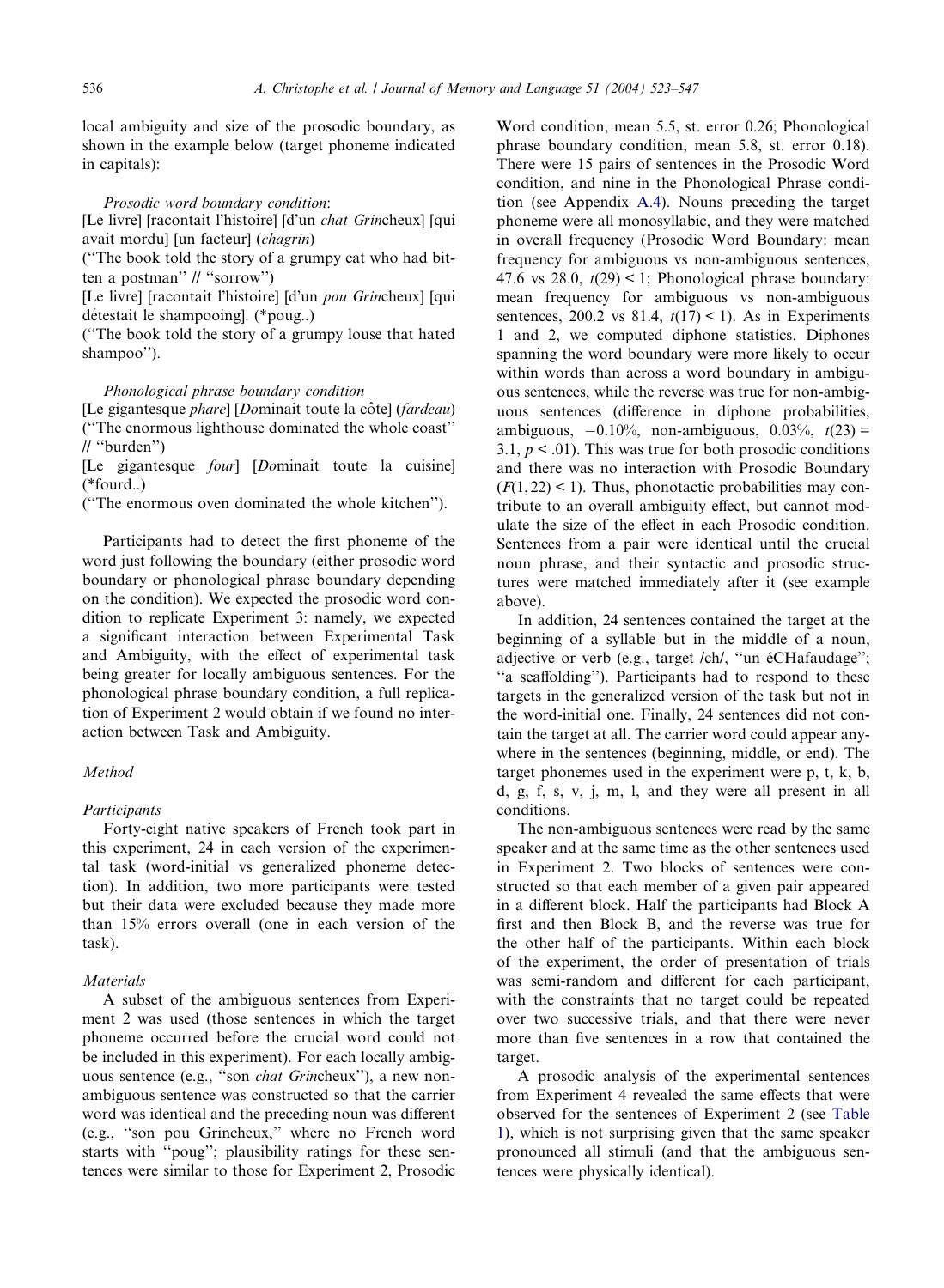# <span id="page-14-0"></span>Procedure

Each participant was tested individually in a quiet room. A trial began with the visual presentation of the target phoneme for 1 s. The screen was left blank for another second, then one sentence was played. The trial ended 2.5s after the participant's response or the end of the auditory presentation (whichever came first) and a new trial began immediately. Response times were measured from the onset of target phonemes. Speed and accuracy were emphasized. The auditory stimuli were stored at a sampling rate of 16 kHz and were presented directly through a ProAudioSpectrum Pro 16-bit soundboard. Before the experiment began, participants received 14 practice trials. The whole experimental procedure was controlled by the Expe program ([Pallier et al., 1997\)](#page-24-0).

#### Results

One item generated many misses and was excluded from further analysis (item 9 from the Prosodic word condition; analyses conducted without excluding this item yielded the same results). Reaction times below or above 2 standard deviations of the mean by participant and by condition (task by ambiguity by boundary, i.e., 8 conditions) were replaced by the cutoff (means and standard deviations were thus computed on either 14 or 9 values each). The distractor sentences that did not contain the target phoneme generated 9.3% false alarms in the generalized task, and 3.9% false alarms in the word-initial task. Sentences that contained the phoneme in a non-initial position generated 8.3% false alarms in

the word-initial task (participants in the generalized task had to respond to these sentences). Mean reaction times and error rates per condition are displayed in Fig. 4.

Two ANOVAs were conducted on both the reaction time and error data, one with participants as the random factor, and one with items as the random factor. The bysubjects ANOVA had two between-subjects factors, Experimental Task (word-initial vs generalized), and Order (counterbalancing factor, starting with Block A vs starting with Block B) and two within-subject factors, Ambiguity (non-ambiguous vs ambiguous), and Boundary Type (prosodic word vs phonological phrase). The by-items ANOVA had one between-item factor, Boundary Type, and two within-item factors, Experimental Task and Ambiguity.

In the reaction time data, there was a significant main effect of Experimental Task, word-initial responses being slower than generalized responses (effect size 85ms,  $F_1(1, 44) = 9.3$ ,  $p < .01$ ,  $F_2(1, 21) = 26.8$ ,  $p < .001$ ; min- $F(1, 64) = 6.9, p < .02$ , a main effect of Boundary Type significant by subjects only, with prosodic word boundaries generating longer reaction times than phonological phrase boundaries (effect size 45ms,  $F_1(1, 44) = 26.7$ ,  $p < .001$ ,  $F_2(1, 19) = 1.5$ ,  $p > .1$ ), and no main effect of Ambiguity (effect size 1.6ms,  $F_1(1, 44) < 1$ ,  $F_2(1, 21) <$ 1). The interaction between Task and Boundary Type was significant (effect size 72ms,  $F_1(1, 44) = 17$ ,  $p <$ .001,  $F_2(1, 21) = 3.8$ ,  $p < .06$ ;  $\min F'(1, 31) = 3.1$ ,  $p < .06$ .09), reflecting the fact that there was a significant Task effect in the Prosodic Word condition (120ms,  $F_1(1, 44)$ )  $= 21.0, p < .001, F_2(1, 13) = 24.8, p < .001; \min F'(1, 44)$  $= 11.4, p < .01$ ) but not in the Phonological Phrase con-



Fig. 4. Mean reaction times and error rates (misses) for the generalized and the word-initial phoneme detection tasks in Experiment 4. Sentences featured a local lexical ambiguity or were completely unambiguous, and the local ambiguity either spanned a prosodic word boundary or a phonological phrase boundary. The results for the prosodic word boundary replicate Experiment 3 (interaction between ambiguity and task, left-hand half of the graph). In contrast, there is no such interaction when a phonological phrase boundary intervenes at the point of local ambiguity. Error bars represent one standard error of the mean.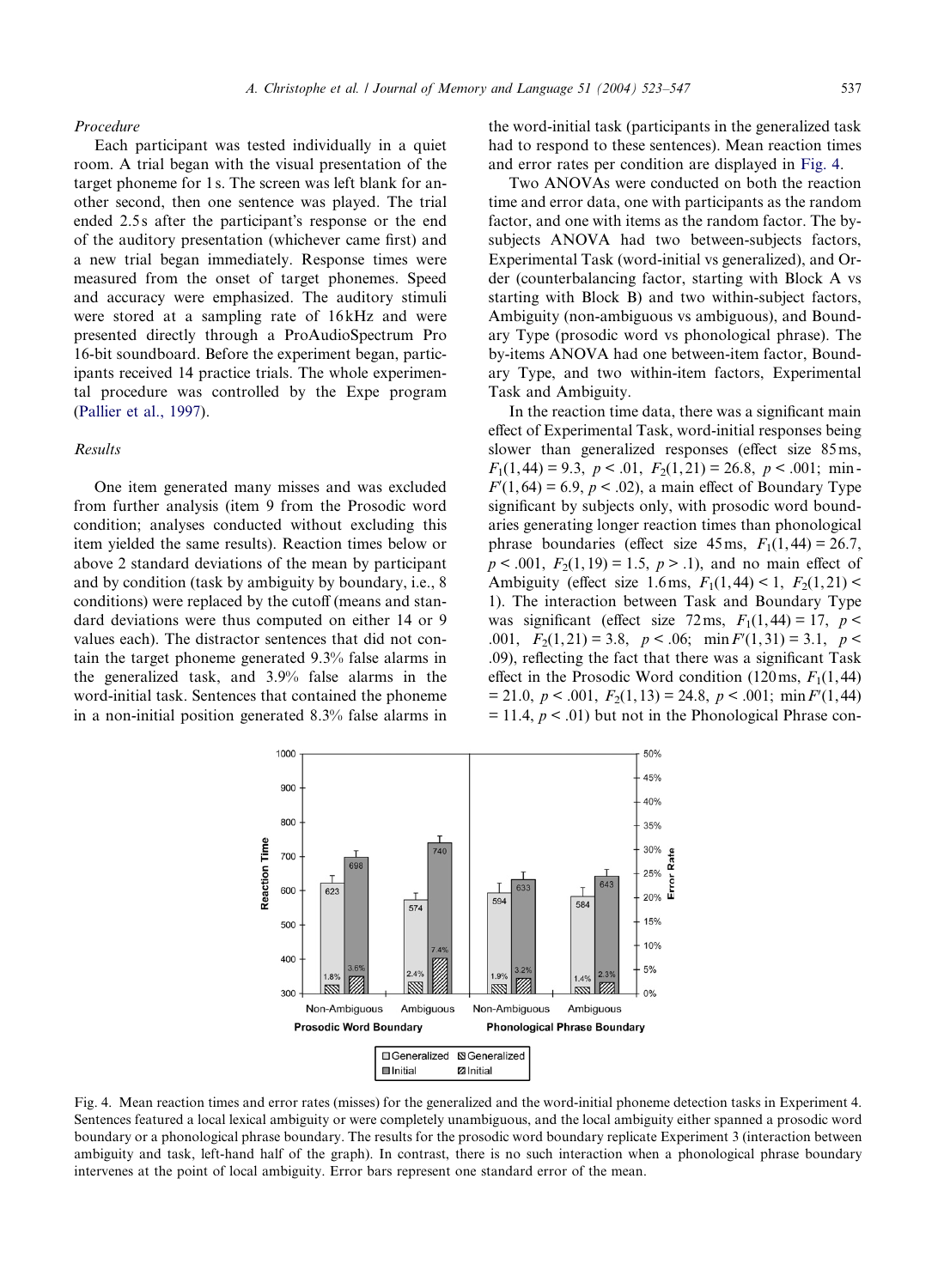dition (49ms,  $F_1(1, 44) = 2.4$ ,  $p > 0.1$ ,  $F_2(1, 8) = 3.6$ ,  $p =$ .09). In other words, participants were more slowed down in the word-initial phoneme detection task when the target phoneme occurred at a prosodic word boundary within a phonological phrase, than when it occurred at a phonological phrase boundary (suggesting that phonological phrase boundaries are more readily available). The interaction between Task and Ambiguity was also significant (55 ms,  $F_1(1, 44) = 9.4$ ,  $p < .01$ ,  $F_2(1, 21) =$ 6.0,  $p < .05$ ; min  $F'(1, 47) = 3.7$ ,  $p = .06$ ), reflecting the fact that the Task effect was much greater for ambiguous sentences (113ms) than for non-ambiguous sentences (55ms). There was no interaction between Boundary Type and Ambiguity.

Finally, the triple interaction between Task, Ambiguity, and Boundary Type was marginally significant (effect size 71 ms,  $F_1(1, 44) = 3.9$ ,  $p = .055$ ,  $F_2(1, 21) = 1.8$ ,  $p > 0.1$ , reflecting the fact that there was a significant interaction between Task and Ambiguity in the Prosodic Word condition (effect size  $91 \text{ ms}$ ,  $F_1(1, 44) = 12.9$ ,  $p < .001$ ,  $F_2(1, 13) = 6.0$ ,  $p < .05$ ;  $\min F'(1, 26) = 4.1$ ,  $p = .05$ ), while this interaction was not significant in the Phonological Phrase boundary condition (effect size 20ms,  $F_1(1, 44) < 1$ ,  $F_2(1, 8) < 1$ ). In other words, the Prosodic Word condition replicated Experiment 3, showing the expected interaction between Task and Ambiguity (see left-hand side of [Fig. 4](#page-14-0)); in contrast, the Phonological Phrase condition showed no interaction between Task and Ambiguity, suggesting that a local ambiguity did not influence participants' behavior when it spanned a phonological phrase boundary (thus replicating Experiment 2). The counterbalancing Order factor showed no main effect and did not interact with any of the other factors. The same analyses on the error data (misses) revealed the same pattern of results (with some effects not reaching significance); the tendencies went in the same direction as the reaction time data, indicating that the reaction time data were not due to a speed–accuracy trade-off (see [Fig. 4\)](#page-14-0).<sup>6</sup>

#### Discussion

This experiment replicated the main result of Experiment 2 with a different experimental technique: Namely, it confirmed the result that phonological phrase boundaries are available early in processing and constrain lexical activation. First, we observed that the effect of Experimental Task was much greater in the Word Boundary condition than in the Phonological Phrase boundary condition; in other words, participants found it rather easy to respond specifically to word-initial phonemes when these phonemes were also phonologicalphrase-initial. Second, the Prosodic Word Boundary condition replicated Experiment 3, with a significant interaction between Task and Ambiguity (showing that the embedded competitor word was sufficiently activated in ambiguous sentences to slow down the identification of the words with which it competed). In contrast, no such interaction was observed in the Phonological Phrase boundary condition, suggesting that the presence of the embedded competitor word did not influence lexical access.<sup>7</sup> As we mentioned in the discussion of Experiment 2, this may be due to two separate mechanisms, possibly operating simultaneously: the presence of the phonological phrase boundary makes 'chat#grin' a poor match for the competitor word 'chagrin' (so that this competitor word gets only weakly activated, or not at all); and, the prosodic boundary is interpreted as a word boundary, boosting the activation of words ending or beginning at that boundary, and allowing fast identification of the following phoneme as a word-initial phoneme.

Experiments 3 and 4 thus fully replicate Experiments 1 and 2 with a different experimental technique, confirming with phoneme-monitoring the results observed with word-monitoring. Both experimental tasks revealed

In Experiment 1, we noted that the ambiguity effect could have been due, at least in part, to the fact that diphones crossing the boundary were more likely to occur at word boundaries in the non-ambiguous than in the ambiguous condition. The same was true for the experimental sentences of Experiment 4, in both prosodic conditions. Participants may thus have found it easier to decide that the target phoneme was word-initial in non-ambiguous sentences; however, this should happen in both prosodic conditions. We checked the correlation between the size of the diphone probability difference and the size of the ambiguity effect in the word-initial phoneme detection task; there was a non-significant positive correlation overall,  $r^2 = .002$ ,  $t(21) < 1$ , and a non-significant negative correlation in the word boundary condition,  $r^2 = .01$ ,  $t(12) < 1$ . Differences in phonotactic probabilities thus cannot explain the difference between prosodic boundary conditions in the present experiment.

 $<sup>7</sup>$  Note that reaction times in the phoneme-monitoring task</sup> are rather long compared with word-monitoring reaction times (range 570–740ms in phoneme-monitoring, relative to 420– 600ms for word-monitoring). As a result, one may fear that at least part of the observed effects could be due to some taskspecific strategies rather than to lexical access itself. To check this point, we conducted a post hoc analysis, splitting participants into fast and slow (we thank James McQueen for this suggestion). We observed the same effects in both sub-groups of participants as in the overall population, and the Slow/Fast factor did not interact with any of the experimental factors or significant interactions (all  $F_1(1, 44) < 1$ ). Fast participants had a mean reaction time of 565ms, and slow participants of 707ms. There was a significant Task by Ambiguity interaction, fast participants,  $F_1(1, 22) = 5.1$ ,  $p < .05$ , slow participants,  $F_1(1, 22) = 4.6$ ,  $p < .05$ ; this interaction was significant in the Word Boundary condition, fast participants,  $F_1(1, 22) = 5.9$ ,  $p < .05$ , slow participants,  $F_1(1, 22) = 6.9$ ,  $p < .05$ , but not in the Phonological Phrase Boundary condition, fast participants,  $F_1(1, 22) < 1$ , slow participants,  $F_1(1, 22) < 1$ .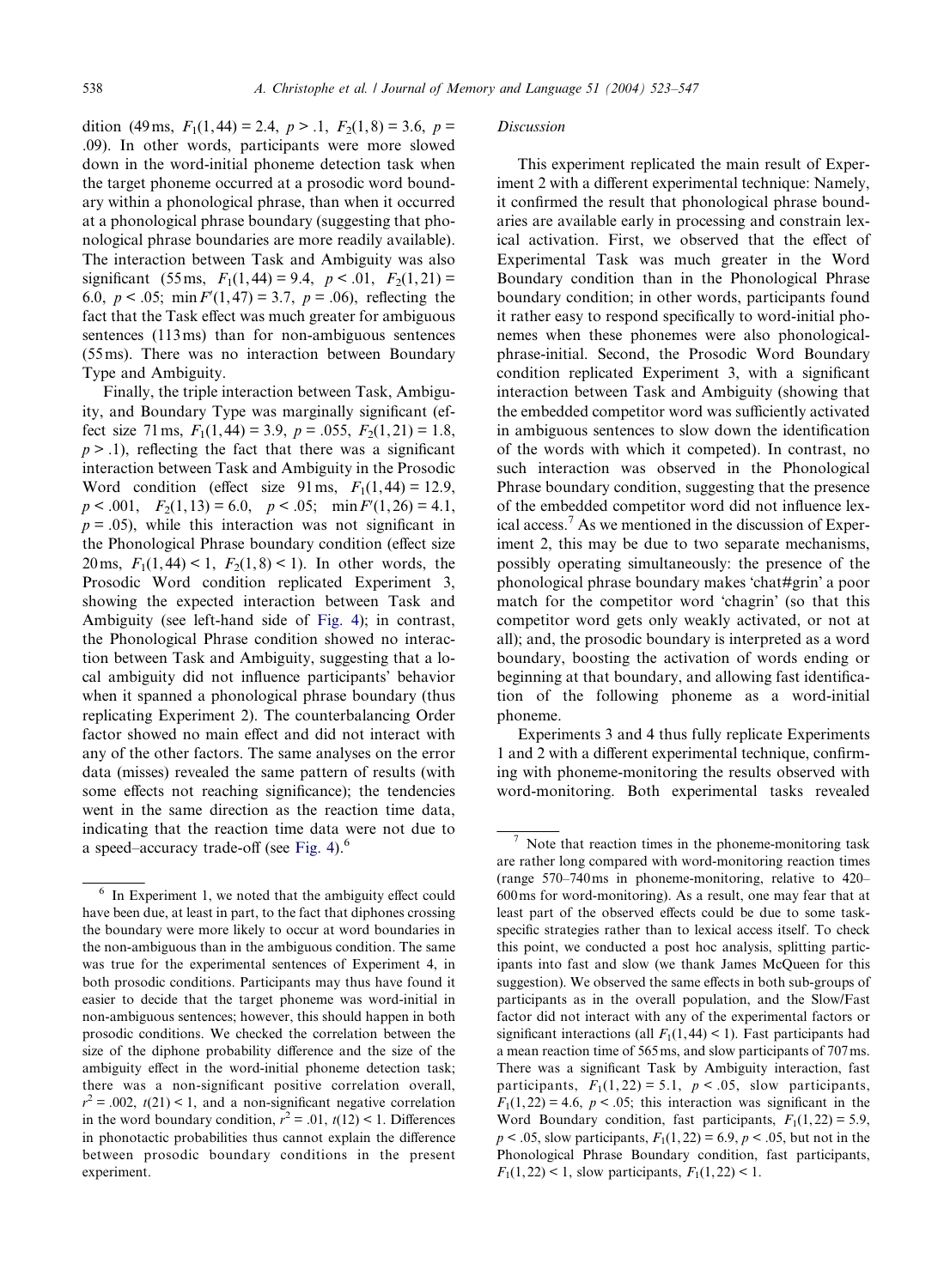themselves suited to the study of lexical access in fluent sentences. They both have advantages and disadvantages. Thus, word-monitoring provides results with fewer participants (twice as many participants are needed in phoneme-monitoring because there are two versions of the task). Word-monitoring also yields very fast mean reaction times, which leaves little space for post hoc response strategies. On the other hand, phoneme-monitoring relies on the comparison between two groups of subjects on the very same sentences; as a result, there is no way that an artifact in the experimental material could bias the observed results. For instance, if targets in the non-ambiguous condition were longer or more clearly pronounced than targets in the ambiguous condition, this could yield a spurious main effect of ambiguity; however, such an artifact could not create a spurious interaction between ambiguity and experimental task (if targets were easier to detect because of some acoustic factor, they should be easier to detect in all versions of the task). All in all, we think that the results using these two experimental techniques reinforce each other.

# General discussion

In this series of four experiments, we observed two main results. First, we found evidence for multiple activation of overlapping lexical candidates, at least within phonological phrases, thus extending previous results with two new experimental paradigms and the French language. Second, we showed that lexical competitors that straddle a phonological phrase boundary do not influence lexical access. This may obtain because they are only weakly activated (i.e., 'chat#grin' is not a good match for 'chagrin'), and/or because the phonological phrase boundary boosts the activation of words ending or starting at that boundary, making the identification of words that immediately precede a phonological phrase boundary fast and efficient, regardless of the words that follow.

Let us spell out in more detail the implications of this result for lexical access models. Several studies had shown that participants can exploit prosodic boundary cues to segment speech into words (see, e.g., [Cutler &](#page-23-0) [Butterfield, 1990;](#page-23-0) [Nakatani & Schaffer, 1978](#page-24-0); [Rietveld,](#page-24-0) [1980](#page-24-0)). What remained unclear, however, was when in the lexical access process this prosodic information intervened. There are two main logical possibilities: First, it could be that lexical segmentation is performed mainly on the basis of lexical recognition, and that, whenever an ambiguity arises, prosodic boundary cues are called upon to help resolve the ambiguity (together with other potentially disambiguating cues, e.g., semantic context or syntactic well-formedness). In that case, prosodic boundaries would be used as a last-resort strategy when lexical recognition failed. Second, the prosodic analysis of sentences might be computed in parallel with lexical activation and recognition. In that case, prosodic boundaries would be one of the cues that contribute to the activation of lexical candidates. The relative influence of prosodic and lexical factors would depend on the reliability with which they signal word boundaries at each point in a sentence.

Can our results distinguish between these two hypotheses? The first hypothesis predicts no influence of prosodic boundaries in any type of on-line task: they would be exploited only after lexical recognition fails. Since the ambiguity was only local in our experiments, and the next syllable always permitted unambiguous lexical access, lexical recognition never failed (in fact, neither the speakers nor the participants became aware of the local ambiguities). In Experiments 2 and 4, we did observe an effect of prosodic structure (two distinct patterns of results depending on the size of the prosodic boundary, prosodic word vs phonological phrase). Thus, the first hypothesis is clearly ruled out by our results. The second hypothesis predicts a potential on-line influence of prosodic boundaries, depending on the relative strength of prosodic versus lexical factors. More precisely, prosodic boundary cues are supposed to be taken into account at the same time that lexical activation takes place, and can either speed up or slow down the recognition of lexical candidates. This hypothesis is consistent with our results, since we observed that the influence of a competitor word depended on whether it spanned a phonological phrase boundary or a prosodic word boundary only. This suggests that prosodic boundary information is computed at the same time as lexical activation and recognition, and can influence it.

How can one model this interaction between two different types of information? Two possibilities exist: it may be implemented either in the activation procedure or in the representation of lexical items themselves. In the first option, adults would compute a prosodic analysis of incoming speech simultaneously with a segmental analysis, and lexical activation would be based on all the information available at any moment in time. Whenever evidence for a prosodic boundary would be encountered (e.g., rime or onset lengthening, decreased coarticulation, and pitch discontinuity), some extra activation would be awarded to lexical candidates that begin or end at that boundary, the amount of extra activation depending on the reliability with which this boundary was signaled in the acoustic input; possibly, lexical candidates spanning this boundary would also get deactivated. In the second option, lexical representations would encode the prosodic modifications typical of boundaries, such as final lengthening or reduced coarticulation, so that a portion of acoustic signal exhibiting these cues would be a better match for a lexical item in which this portion is word-final, and a bad match for a lexical candidate in which this portion is word-me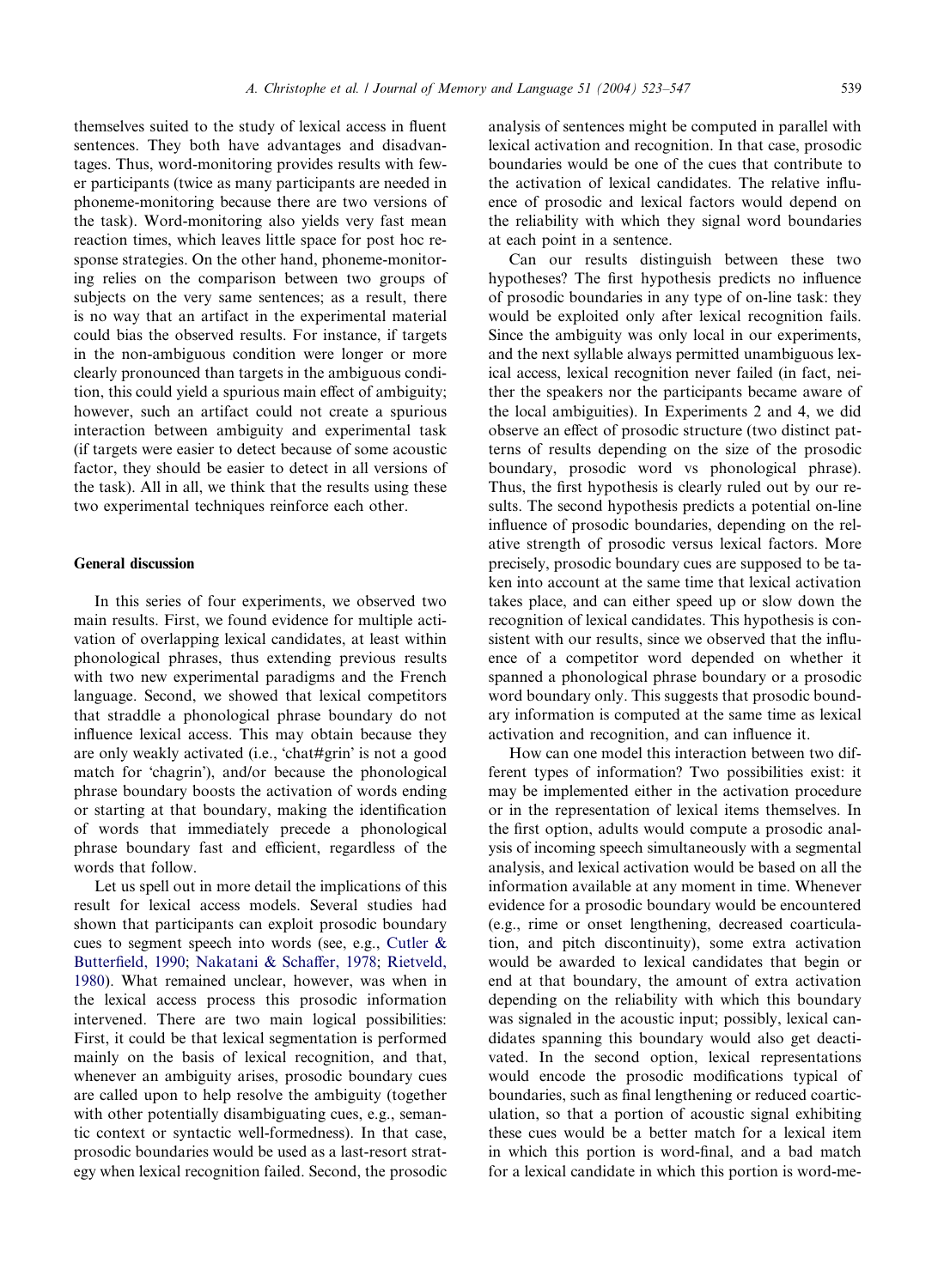dial. This option is endorsed by [Davis et al. \(2002\)](#page-23-0) to account for their results that 'cap' from 'cap tucked' is a better match for the word 'cap' than 'cap' from 'captain.' They write: ''Results suggest that acoustic differences in embedded syllables assist the perceptual system in discriminating short words from the start of longer words. The ambiguity created by embedded words is therefore not as severe as predicted by models based on phonemic representations'' (p. 218).

Is there a way to distinguish between these two alternative interpretations? Probably not on the basis of the present set of results. Thus, in Experiments 2 and 4, we observed that well-marked prosodic boundaries could modulate lexical activation to the point that no influence of lexical candidates spanning the boundary could be observed: this is easily accounted for within the first interpretation, by postulating that some prosodic boundaries, even though they are not marked by a pause, receive a 100% confidence rating (in other words, they are very efficient in triggering the end of current lexical searches). Whether a radical increase or decrease of activation of lexical candidates can be due to prosodic cues alone in the second interpretation, probably depends on the parameters of the implementation. At any rate, the present results suggest that prosodic boundaries have a strong influence on lexical processing, strong enough to dramatically enhance or reduce the activation elicited by segmental information. [Salverda et al. \(2003\)](#page-24-0) also argue in favor of the first interpretation (independent prosodic analysis) on the basis of several experiments relying on on-line measurements of eye movements. They observed that a monosyllabic competitor word (e.g., 'ham') embedded in a longer target word (e.g., 'hamster') received more activation when it was longer in duration (thus bearing prosodic cues typical of a monosyllabic word). Even though these results demonstrate once more the influence of prosodic factors (such as duration) on lexical activation, they still do not entirely rule out the alternative interpretation (that these prosodic factors are directly encoded into lexical representations).

What type of experimental evidence would allow us to effectively distinguish between these two interpretations? One potential line of research would consist in manipulating the prosodic context preceding the crucial word(s) (so that the crucial syllables would be physically identical but preceded by different prosodic contexts, and would therefore receive different prosodic interpretations). A prosodic analysis of sentences has to exploit information over stretches of speech; for instance, in order to analyze a pitch contour, it does not suffice to look at the pitch of one or two vowels. In contrast, if prosodic information is encoded in the lexical representations themselves, then it can be exploited only locally. Even if one assumes that some kind of normalization applies before lexical matches are computed (at least, rate normalization, since lengthening cannot be evaluated

independently of speech rate), there is no way normalization could play the role of computing pitch contours. Therefore, if one found effects of the preceding prosodic context on the lexical activation of competitors straddling potential boundaries, this could be interpreted as evidence in favor of the independent computation of prosodic structure.

Even though the present experimental results cannot distinguish between these two interpretations (independent prosodic analysis vs prosodically rich lexical representations), there are two reasons why we favor an independent prosodic analysis. The first one relates to syntactic analysis, and the second one to acquisition. As we mentioned in the introduction, phonological phrase boundaries depend heavily on the syntactic structure of sentences. Thus, phonological phrase boundaries always coincide with syntactic phrase boundaries, even though the reverse is not true (e.g., in the sentence [he kicked $]_{PP}$  [the ball]<sub>PP</sub>, where brackets mark phonological phrases, the main syntactic boundary between the subject 'he' and the verb phrase 'kicked the ball' is not marked prosodically). As a result, if adults indeed compute a prosodic analysis of sentences (independently of lexical access) they could exploit phonological phrase boundaries to constrain their on-line syntactic analysis of sentences. In other words, the input to the syntactic analyzer would come from two sources: the lexicon that provides words, and the prosodic analyzer that provides prosodic boundaries. In contrast, if the only way in which prosodic boundaries influence lexical access is through the lexical representations themselves, then prosodic boundary information would not be available for syntactic processing. Recent results suggest that adults are able to exploit phonological phrase boundaries to constrain their on-line syntactic analysis of sentences (in French, [Millotte & Christophe, 2003](#page-24-0)).

The second reason why we favor an independent prosodic analysis comes from considering the acquisition problem: Infants have to acquire a lexicon, and to this end, they have to be able to segment incoming speech into word-like units. Following the first interpretation, as soon as infants have learnt how to perform a prosodic analysis of sentences, they can use prosodic boundaries in order to learn new words. In contrast, if the second interpretation is correct, then prosody can help only for those words that are already represented in the lexicon: prosodic boundaries would not help infants to learn new words. Experimental evidence suggests that infants perceive phonological phrase boundaries at around 9 months of age [\(Gerken, Jusczyk, & Mandel, 1994](#page-23-0)). Thus, the independent prosodic analyzer hypothesis suggests that from 9 months of age, infants can actively rely on prosodic boundaries in order to segment sentences and learn new words. Even though not all word boundaries are marked by prosodic boundaries (a phonological phrase typically contains 2–3 lexical items), having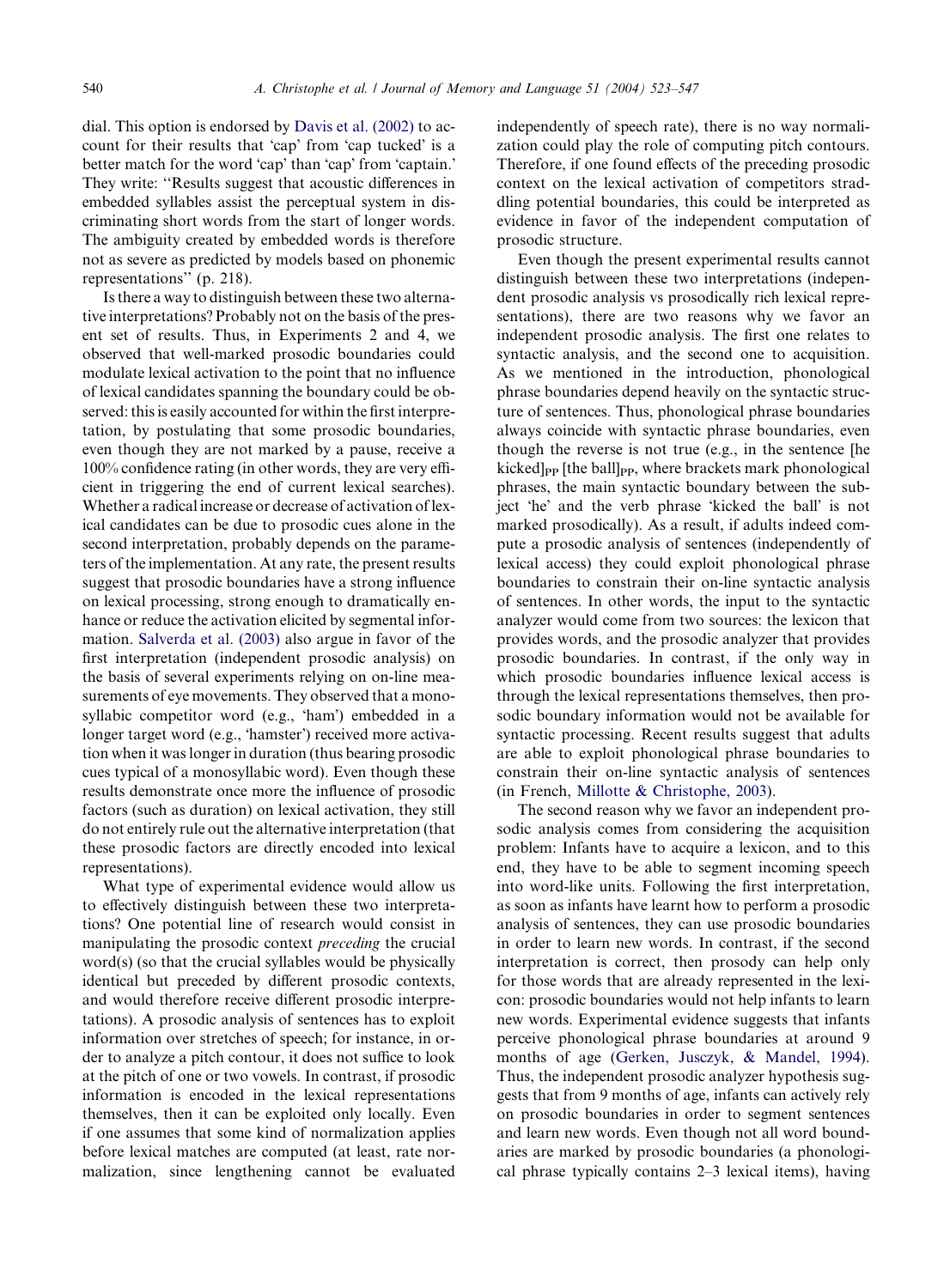access to prosodic boundaries would considerably reduce the number of possible parses. Recent experimental results suggest that infants, like adults, exploit phonological phrase boundaries in the course of lexical access. Using a design parallel to the present one, [Gout, Chris](#page-23-0)[tophe, and Morgan \(in press\)](#page-23-0) showed that 10- and 13 month-old English-speaking infants who were trained to turn their head in response to the word 'paper' responded significantly more often to sentences that contained 'paper' than to sentences that contained both its syllables separated by a phonological phrase boundary (as in: "[the man] [with the least  $pay$ ] [perspires constantly]''). It thus seems that infants are able to exploit phonological phrase boundaries to constrain lexical access, early enough to significantly help their learning of new lexical items.

To conclude, current phonological theories suggest that the construct of phonological phrase is useful in the description of all languages ([Nespor & Vogel,](#page-24-0) [1986;](#page-24-0) [Selkirk, 1984](#page-24-0)). The present study showed that at least in French, phonological phrases influence lexical access on-line. Thus, phonological phrases could potentially be exploited universally for lexical access and syntactic analysis. As a matter of fact, prosodic cues to phonological phrases have been measured in several unrelated languages (e.g., [Barbosa, 2002](#page-22-0), for Brazilian Portuguese; [de Pijper & Sanderman, 1994](#page-23-0), for Dutch; [Fisher & Tokura, 1996,](#page-23-0) for Japanese; [Rietveld, 1980](#page-24-0), for French; and [Wightman et al., 1992](#page-24-0), for English). Future work should allow us to specify better how the prosodic structure of utterances is exploited by listeners, and how universal these processes are.

#### Appendix A. Experimental materials for Experiments 1–4

# A.1. Materials for Experiment 1

The target noun is indicated in capitals. Thirty-six pairs of sentences.

Item Sentence (Competitor Word)

- 1 Il attira son attention vers un BANC différent qui semblait être un petit peu plus à l'ombre. (bandit)
- 1 Il attira son attention vers un BANC majestueux qui était entouré d'une foule admiratrice. (\*banm)
- 2 Dans le salon il y a un joli BANC doré qui date du règne de Louis XIV. (bandeau)
- 2 Dans le salon il y a un joli BANC massif sur lequel les enfants aiment jouer. (\*banm)
- 3 Le livre racontait l'histoire d'un grand CHAT grincheux qui avait mordu un facteur. (chagrin)
- 3 Le livre racontait l'histoire d'un grand CHAT drogué qui dormait tout le temps. (\*chad)
- 4 Son oncle voulait des renseignements sur son CHAT légendaire qui avait sauvé quelqu'un d'un incendie. (chalet)
- 4 Son oncle voulait des renseignements sur son CHAT déficient qui ne retombait jamais sur ses pattes. (\*chad..)<br>5 Elle regrettait amèrement le jour où elle avait acheté son CHAT possessif qui était agressif avec tous ses a
- Elle regrettait amèrement le jour où elle avait acheté son CHAT possessif qui était agressif avec tous ses amis. (chapeau)
- 5 Elle regrettait amèrement le jour où elle avait acheté son CHAT déloyal qui a laissé entrer un cambrioleur. (\*chad...)
- 6 La jeune fille perd beaucoup trop de temps à réfléchir à son COU singulier qui l'empêche de porter des pulls à col roulé. (coussin)
- 6 La jeune fille perd beaucoup trop de temps à réfléchir à son COU basané qu'elle veut faire admirer à tout le monde.  $(*\text{coub} \dots)$
- 7 Le COU renflé de l'enfant a déconcerté tous les médecins qui ont essayé de le guérir. (courant)
- 7 Le COU musclé du taureau faisait l'admiration de tous les gens qui étaient venus pour la corrida. (\*coum...)
- 8 Le médecin m'a parlé des DENTS géniales qu'il pourrait me poser pour quatorze mille francs. (danger)
- 8 Le médecin m'a parlé des DENTS gâtées que j'aurais sûrement si je mangeais du sucre. (\*dang...)
- 9 Les DENTS difformes de ma soeur la forcent à porter un appareil orthodontique. (dandy)
- 9 Les DENTS pointues de Bernard le font passer pour un vampire. (\*damp...)
- 10 Un FOU larmoyant suivait le psychiatre dans le couloir. (foulard)
- 10 Un FOU murmurant a essayé de m'enlever mon chapeau. (\*foum...)
- 11 Un voisin m'a raconté l'histoire du grand FOU robuste qui avait mis tous ses meubles dans la salle de bains. (fourreau)
- 11 Un voisin m'a raconté l'histoire du grand FOU fâché qui martelait sans cesse les murs de l'hôpital. (\*fouf...)
- 12 Les gens du village étaient très fiers des beaux PINS somptueux du grand bosquet. (pinson)
- 12 Les gens du village étaient très fiers des beaux PINS luxuriants au bord de la rivière. (\*pinl...)
- 13 Le vieux matelot se souvenait avec plaisir des PINS séduisants de la forêt californienne. (pincée)
- 13 Le vieux matelot se souvenait avec plaisir des PINS canadiens des rives de St. Laurent. (\*pink...)
- 14 Au bout du chemin il y a un RANG parfumé de roses trémières. (rempart)
- 14 Au bout du chemin il y a un RANG larmoyant d'enfants perdus. (\*ranl...)
- 15 Son mari détestait les TOUX pénibles qui l'empêchaient de dormir. (toupet)
- 15 Son mari détestait les TOUX lassantes qui avaient tendance à le miner. (\*toul...)
- 16 L'enfant avait une petite TOUX pitoyable qui trahissait sa maladie. (toupie)
- 16 L'enfant avait une petite TOUX menaçante qui inquiétait les médecins. (\*toum...)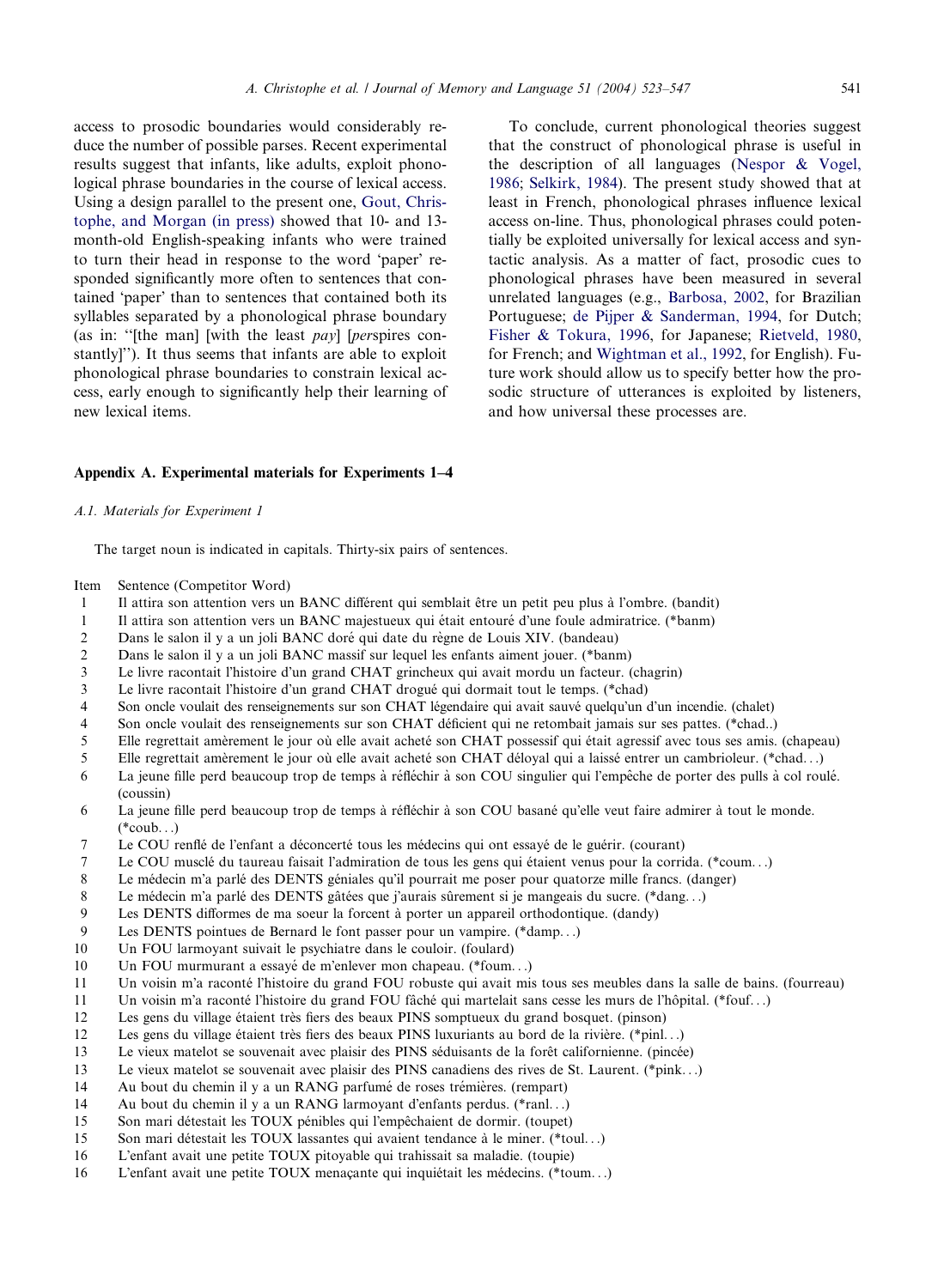- 17 Il a expliqué à sa petite sœur que la VIE personnelle de leur frère était un véritable désastre. (vipère)
- 17 Il a expliqué à sa petite sœur que la VIE malfaisante de Hitler avait été beaucoup étudiée. (\*vim...)
- 18 Il pensait que la VIE réglée des moines franciscains devait être d'une tristesse sans nom. (virée)
- 18 Il pensait que la VIE modeste de l'Abbé Pierre était plus louable que la sienne. (\*vim...)
- 19 Il haïssait les BALS congestionnés de l'ambassade. (balcon)
- 19 Il haïssait les BALS majestueux du palais. (\*balm...)
- 20 C'était impressionnant de voir à quel point les jeunes CERFS voraces du château pouvaient manger vite. (cer-veau)
- 20 C'était impressionnant de voir à quel point les jeunes CERFS dansants du jardin étaient gracieux. (\*cerd...)
- 21 Dans le calme du bois, le CERF pensif contemplait la mare. (serpent)
- 21 Dans le calme du bois, le CERF docile suivait la petite fille. (\*cerd...)
- 22 Il a eu le souffle coupé en voyant le CORPS bosselé du vieil homme rachitique. (corbeau)
- 22 Il a eu le souffle coupé en voyant le CORPS chancelant en haut de l'échafaudage. (\*corch...)
- 23 Les CORPS veinés de ces vieilles dames m'ont rappelé combien la vie est fragile. (corvée)
- 23 Les CORPS replets de mes deux frères en ont fait des objets de risée quand ils étaient petits. (\*corre...)<br>24 Tout le monde disait que le vieux FORT bancal allait s'écrouler. (forban)
- 24 Tout le monde disait que le vieux FORT bancal allait s'écrouler. (forban)
- 24 Tout le monde disait que le vieux FORT désert était hanté. (\*ford...)
- 25 Le FORT magnifique du duc de Bretagne attire aujourd-hui beaucoup de touristes. (format)
- 25 Le FORT colossal du duc de Bretagne repoussait facilement les envahisseurs. (\*fork...)
- 26 ai été impressionné par le grand FOUR byzantin qui a été construit par l'empereur Constantin. (fourbi)
- $26$ J'ai été impressionné par le grand FOUR futuriste qui a été découvert dans une pyramide égyptienne. (\*fourf...)
- 27 Les FOURS microscopiques sont de plus en plus utilisés dans l'industrie électronique de pointe. (fourmi)
- 27 Les FOURS conventionnels sont de moins en moins répandus depuis l'invention récente des micro-ondes. (\*fourk...)
- 28 Mon frère a été écoeuré quand je lui ai parlé du LARD synthétique que j'avais acheté. (larcin)
- 28 Mon frère a été écoeuré quand je lui ai parlé du LARD pourrissant au fond du frigo. (\*larp...)
- 29 ai expliqué au policier que j'avais un PERE mirifique qui n'aurait jamais pu commettre un crime pareil. (permis)
- 29 ai expliqué au policier que j'avais un PERE richissime qui serait reconnaissant s'il ne m'arrêtait pas. (\*perri...)
- 30 Elle détestait le PERE silencieux de son mari, qui refusait même de la saluer. (persil)
- 30 Elle détestait le PERE répugnant de sa fille, qui était parti avec tout leur argent. (\*perré...)
- 31 Dans le parc les gens du village voient souvent le PERE vertueux de l'église locale, qui vient faire des sermons aux passants. (pervers)
- 31 Dans le parc les gens du village voient souvent le PERE rondelet de la famille Thibaut, qui fait des pique-niques sur l'herbe. (\*perr..)
- 32 Les PORTS ténébreux du XVIII<sup>e</sup> siècle grouillaient affreusement de rats et de cafards. (portée)
- 32 Les PORTS commerciaux des années trente servaient de promenades pour les riches et les élégants. (\*pork...)
- 33 Il se souvenait du beau PORT trépidant d'Amsterdam où il avait passé douze années de son enfance. (portrait)
- 33 Il se souvenait du beau PORT primitif de Stockholm qu'il préférait à celui qu'on venait de construire. (\*porp...)
- 34 Le guide touristique du château affirmait à son public que les SOLS dallés étaient très faciles d'entretien. (soldat)
- 34 Le guide touristique du château affirmait à son public que les SOLS chauffés rendaient les pièces très confortables en l'hiver.  $(*\text{solch.} ...)$
- 35 Elle a un VER gélatineux qu'elle sort de temps en temps pour faire peur à sa mère. (verger)
- 35 Elle a un VER parasitique que les médecins veulent guérir le plus vite possible. (\*verp...)
- 36 Les petits VERS séchés qu'il utilisait comme appâts étaient très efficaces. (verset)
- 36 Les petits VERS chétifs qu'il élevait dans un bocal faisaient vraiment pitié. (\*verch...)

# A.2. Materials for Experiment 2

The target word is indicated in capitals.

Sixteen pairs of sentences with a prosodic word boundary at the point of local ambiguity:

Item Sentence (Competitor Word)

- 1 Il attira son attention vers un BANC différent qui semblait être un petit peu plus à l'ombre. (bandit)
- 1 Il attira son attention vers un BANC majestueux qui était entouré d'une foule admirative. (\*banm..)
- 2 Dans le salon il y a un BANC doré qui date du règne de Louis XIV. (bandeau)
- 2 Dans le salon il y a un BANC massif sur lequel les enfants aiment jouer. (\*banm...)
- 3 Le livre racontait l'histoire d'un CHAT grincheux qui avait mordu un facteur. (chagrin)
- 3 Le livre racontait l'histoire d'un CHAT drogué qui dormait tout le temps. (\*chad...)
- 4 Son CHAT possessif était agressif avec tous ses amis. (chapeau)
- 4 Son CHAT déloyal avait laissé entrer un cambrioleur. (\*chad...)<br>5 Des FOUS larmovants suivaient le psychiatre dans le couloir. (fo
- 5 Des FOUS larmoyants suivaient le psychiatre dans le couloir. (foulards)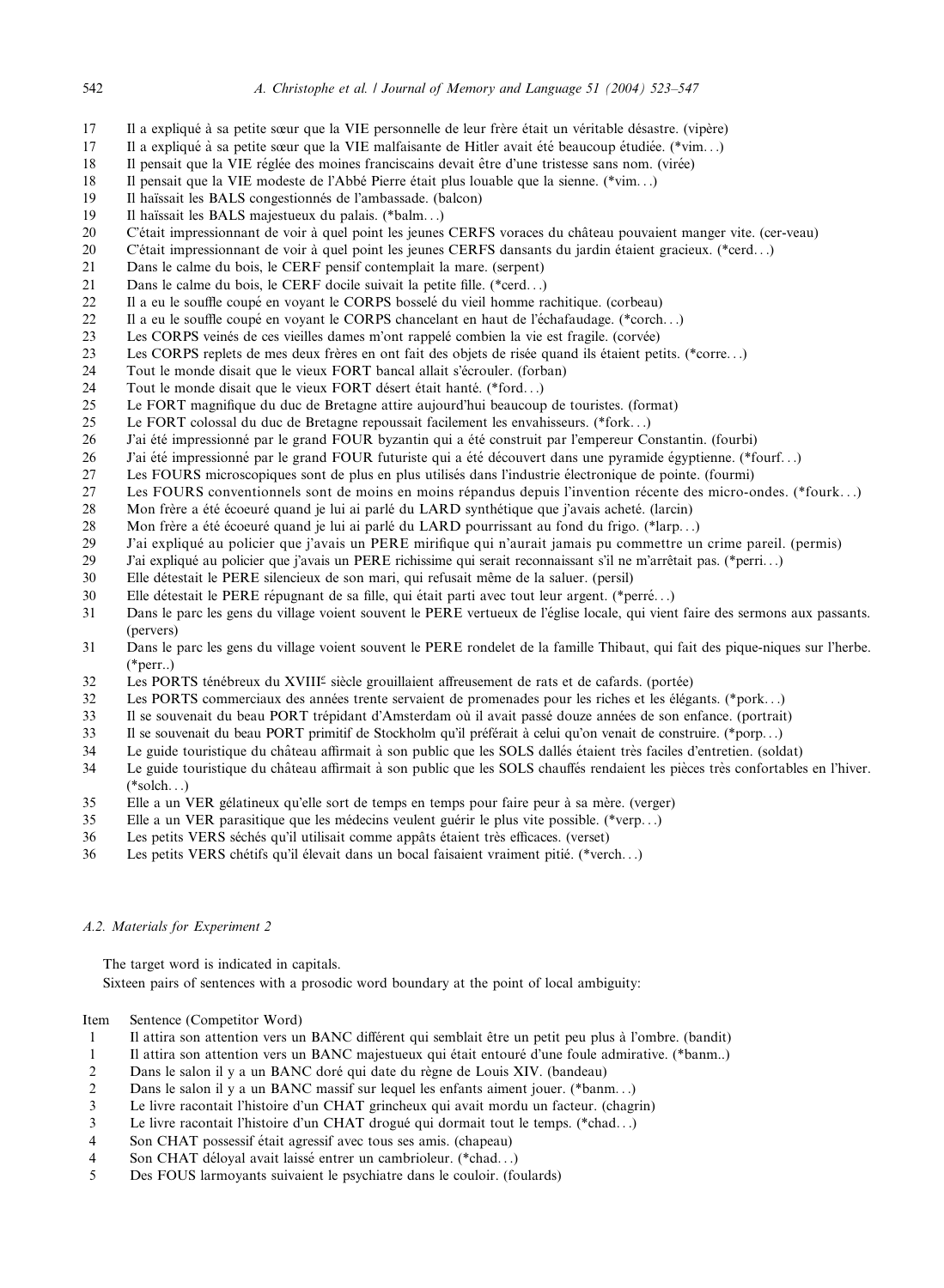- 5 Des FOUS murmurants ont essayé de m'enlever mon chapeau. (\*foum...)
- 6 Les gens du village e´taient tre`s fiers des PINS somptueux du grand bosquet. (pinsons)
- 6 Les gens du village étaient très fiers des PINS luxuriants du bord de la rivière. (\*pinl...)
- 7 Il haïssait les BALS congestionnés de l'ambassade. (balcons)
- 7 Il haïssait les BALS majestueux du palais. (\*balm...)
- 8 Les CERFS voraces du château mangeaient très vite. (cerveaux)
- 8 Les CERFS dansants du jardin étaient gracieux. (\*cerd...)
- 9 Dans le calme du bois le CERF pensif contemplait la mare. (serpent)<br>9 Dans le calme du bois le CERF docile suivait la netite fille (\*cerd)
- Dans le calme du bois le CERF docile suivait la petite fille. (\*cerd...)
- 10 Tout le monde disait que le FORT bancal allait s'écrouler. (forban)
- 10 Tout le monde disait que le FORT désert était hanté. (\*ford...)
- 11 Le FORT magnifique attire aujourd'hui beaucoup de touristes. (format)
- 11 Le FORT colossal repoussait facilement les envahisseurs. (\*fork...)
- 12 Ce FOUR byzantin a été construit par l'empereur Constantin. (fourbi)
- 12 Ce FOUR futuriste a été découvert dans une pyramide égyptienne. (\*fourf...)
- 13 Les FOURS microscopiques sont utilisés dans l'industrie électronique de pointe. (\*fourmis)
- 13 Les FOURS conventionnels sont moins répandus depuis l'invention récente des micro-ondes. (\*fourk...)
- 14 Les PORTS ténébreux du XVIII<sup>e</sup> siècle grouillaient affreusement de rats et de cafards. (portée)
- 14 Les PORTS commerciaux des années 30 servaient de promenades pour les riches et les élégantes. (\*porko...)
- 15 Il se souvenait du PORT trépidant d'Amsterdam où il avait passé douze années de son enfance. (portrait)
- 15 Il se souvenait du PORT primitif de Stockholm qu'il préférait à celui qu'on venait de construire. (\*porp...)
- 16 Les SOLS dallés sont très faciles d'entretien. (soldats)
- 16 Les SOLS chauffés rendent les pièces confortables en hiver. (\*solch...)

Sixteen pairs of sentences with a phonological phrase boundary at the point of local ambiguity:

- Item Sentence (Competitor Word)
- 17 Même le grand BANC bougeait sous l'effet du séisme. (bambou)
- 17 Même le grand BANC cédait sous le poids du Sumo. (\*bans...)
- 18 Elle affirmait que le drôle de BANC donnait à la pièce un caractère particulier. (bandeau)
- 18 Elle affirmait que le drôle de BANC penchait dangereusement sur la gauche. (\*bamp...)
- 19 D'après ma sœur, le gros CHAT grimpait aux arbres. (chagrin)
- 19 D'après ma sœur, le gros CHAT dressait l'oreille. (\*chad...)
- 20 Le vieux FOU larmoyait au milieu de la place du village. (foulard)
- 20 Le vieux FOU parcourait les rues à la recherche de son éléphant rose. (\*foup...)
- 21 Le très vieux PIN sombrait dans la solitude la plus totale. (pinson)
- 21 Le très vieux PIN régnait sur toute la forêt. (\*pinr...)
- 22 D'après le livre, le très grand FORT magnifiait le génie architectural de l'époque. (format)
- 22 D'après le livre, le très grand FORT paraissait véritablement imprenable. (\*forp...)
- 23 De manière surprenante, presque tous les JEUX dissipaient les élèves. (jeudis)<br>23 De manière surprenante, presque tous les JEUX passionnaient les élèves (\*ieu
- De manière surprenante, presque tous les JEUX passionnaient les élèves. (\*jeup...)
- 24 Elle nous racontait que le mauvais TEMPS bourdonnait à ses oreilles. (tambour)
- 24 Elle nous racontait que le mauvais TEMPS malmenait son parapluie. (\*temm..)
- 25 Une grande quantité de BOUE giclait au passage de la diligence. (bougie)
- 25 Une grande quantité de BOUE nivelait le relief du paysage. (\*boun...)
- 26 Devant la grille, le superbe PAON flemmardait au soleil. (pamphlet)
- 26 Devant la grille, le superbe PAON grelottait sous les arbres. (\*pang...)
- 27 Le terrible VENT tardait à se lever. (vantard)
- 27 Le terrible VENT corsait plus encore la course. (\*venk...)
- 28 Après l'accident, le vieux MAT touchait définitivement le fond. (matou)
- 28 Après l'accident, le vieux MAT vibrait à chaque secousse. (\*mav...)
- 29 Sa mystérieuse MORT surprenait tous les médecins de l'hôpital. (morsure)
- 29 Sa mystérieuse MORT constituait un événement politique majeur. (\*mork...)
- 30 Le gigantesque PHARE dominait toute la côte. (fardeau)
- 30 Le gigantesque PHARE vacillait sur ses bases. (\*farv...)
- 31 Il est heureux que son PERE milite pour les droits de l'homme. (permis)
- 31 Il est heureux que son PERE bataille dur pour gagner son procès. (\*perb...)
- 32 Le nouveau CHAR bombardait les positions ennemies. (charbon)
- 32 Le nouveau CHAR fascinait les soldats par sa puissance de feu. (\*charf...)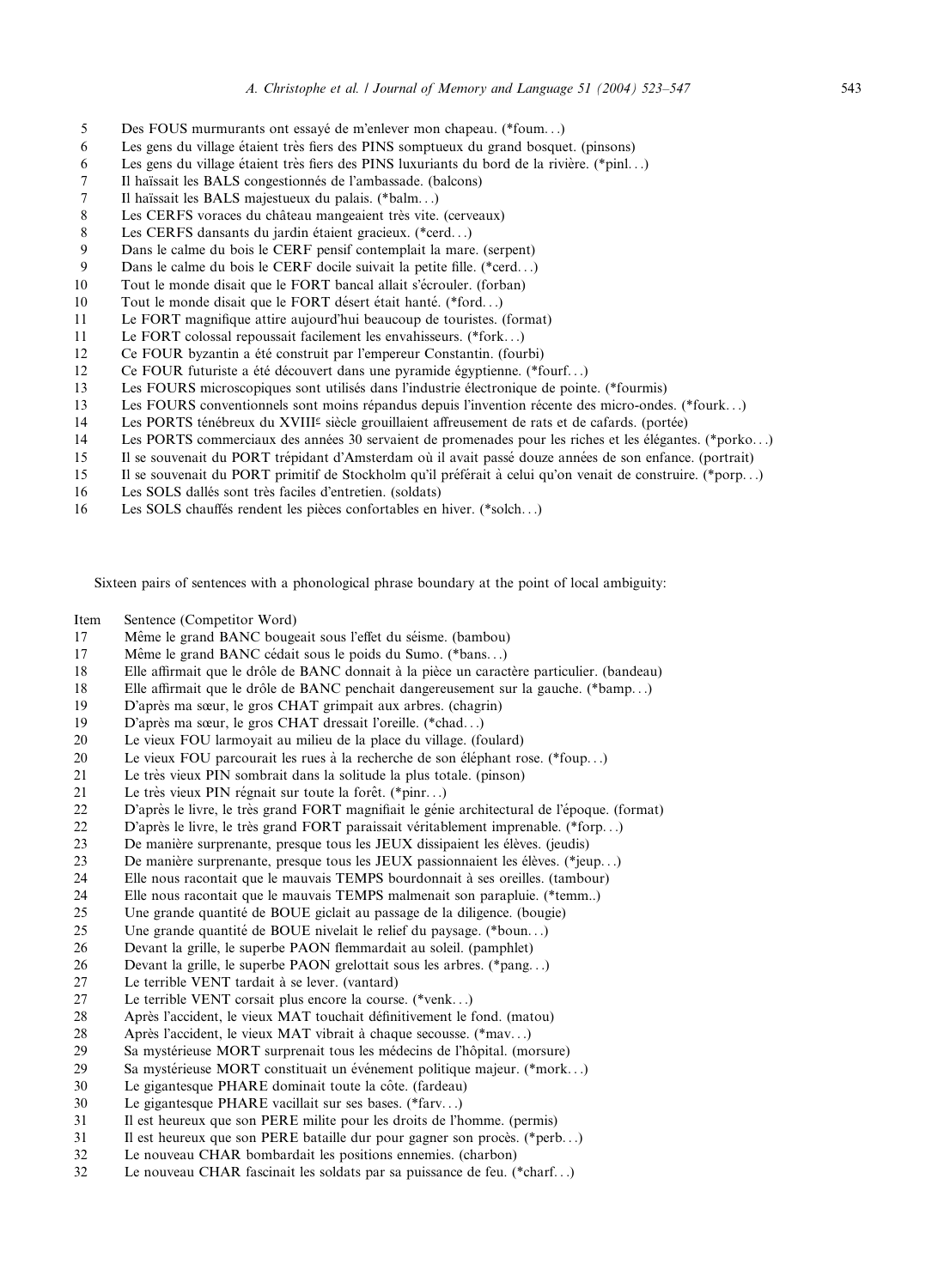# <span id="page-21-0"></span>A.3. Materials for Experiment 3

Twenty-two pairs of experimental items.

| Item           | Target       | Sentence (Competitor Word)                                                                                           |
|----------------|--------------|----------------------------------------------------------------------------------------------------------------------|
| 1              | $\mathbf{f}$ | Il avait un dé faussé qui lui permettait de jouer des tours à ses amis. (défaut)                                     |
| $\mathbf{1}$   | $\mathbf f$  | Il avait un nez faussé qui lui donnait l'air ridicule. (*néfo)                                                       |
| $\overline{c}$ | g            | C'était son chat grincheux qui le rendait nerveux. (chagrin)                                                         |
| 2              | g            | C'était son pas gracieux qui trahissait sa profession de danseur. (*pagr)                                            |
| 3              | $\mathbf r$  | Le chef cuisinait des mets roumains pour ses amis. (mérous)                                                          |
| 3              | $\mathbf r$  | Le chef cuisinait des geais rôtis avec une sauce au poivre. (*gèro)                                                  |
| 4              | p            | L'enfant avait une toux pitoyable, qui trahissait sa maladie. (toupie)                                               |
| 4              | p            | L'enfant avait une moue pitoyable, qui montrait qu'il était prêt à pleurer. (*moup)                                  |
| 5              | ${\bf S}$    | Les pins somptueux de la forêt californienne sont célèbres. (pinson)                                                 |
| 5              | ${\bf S}$    | Les vins somptueux de l'abbaye de Beaune sont réputés à juste titre. (*vins)                                         |
| 6              | d            | Il attira son attention vers un banc différent, qui datait d'une autre époque. (bandit)                              |
| 6              | d            | Il attira son attention vers un paon dynamique, qui arpentait tout le jardin en faisant la roue. (*pandi)            |
| 7              | p            | La vie personnelle de mon frère est un véritable désastre. (vipère)                                                  |
| 7              | p            | La fille persifieuse du patron va lui faire perdre sa clientèle. (*fip)                                              |
| 8              | p            | Au bout du chemin, il y a un rang parfumé de roses trémières. (rempart)                                              |
| 8              | p            | Au bout du chemin, il y a un banc parsemé de feuilles mortes. (*bamp)                                                |
| 9              | V            | Mon grand-père a un pas vigoureux et alerte. (pavillon)                                                              |
| 9              | $\mathbf{V}$ | Mon grand-père a un chat vénérable et ancien. (*chavé)                                                               |
| 10             | m            | Il se passionnait pour les cas médicaux, que son frère médecin lui racontait. (caméra)                               |
| 10             | m            | Il se passionnait pour les chats métissés, qu'il élevait lui-même dans sa maison. (*chamé)                           |
| 11             | p            | Jean avait découvert un sou pittoresque chez l'antiquaire. (soupirail)                                               |
| 11             | p            | Jean avait découvert un fou pyromane dans la grange, qui s'apprêtait à mettre le feu. (*foup)                        |
| 12             | p            | Le touriste était amateur de chants pittoresques, et n'hésitait pas à faire un détour pour en écouter. (champignons) |
| 12             | p            | Le touriste était amateur de gens pittoresques, et il en remplissait des pellicules entières. (*genp)                |
| 13             | m            | En venant ici, j'ai vu un rat moribond couché dans le caniveau. (ramoneur)                                           |
| 13             | m            | En venant ici, j'ai vu un gars mollasson se dirigeant par ici. (*gamo)                                               |
| 14             | k            | Il adorait les mots cabalistiques, et ne se lassait pas de les introduire dans sa conversation. (mocassins)          |
| 14             | k            | Il adorait les pots catalytiques, et invitait tous ses amis à changer de voiture. (*pok)                             |
| 15             | d            | Les sols dallés sont faciles d'entretien. (soldats)                                                                  |
| 15             | d            | Les colles danoises sont réputées pour leur efficacité. (*cold)                                                      |
| 16             | k            | Il haïssait les bals compassés de l'ambassade. (balcons)                                                             |
| 16             | k            | Il haïssait les salles confinées du château. (*salk)                                                                 |
| 17             | b            | De la fenêtre de l'hôtel, on voyait les tours byzantines du grand palais. (tourbillon)                               |
| 17             | b            | De la fenêtre de l'hôtel, on voyait les cours byzantines de la mosquée. (*courbi)                                    |
| 18             | b            | Il y avait un char bohémien sur le chemin. (charbonnier)                                                             |
| 18             | b            | Il y avait un jars boudiné sur la route. (*jarb)                                                                     |
| 19             | t            | La mule timorée refusait de monter dans la carriole. (multitude)                                                     |
| 19             | t            | La bulle titanesque émerveillait le gamin qui jouait avec l'eau savonneuse. (*bulti)                                 |
| 20             | m            | Le vieillard avait l'habitude de visiter le phare majestueux qui domine la crique. (pharmacie)                       |
| 20             | m            | Le vieillard avait l'habitude de visiter le char majestueux qui servait pour les processions religieuses.            |
|                |              | $(*charmai.)$                                                                                                        |
| 21             | m            | Il évoquait souvent la terre miraculeuse qui était censée guérir le cancer. (termitière)                             |
| 21             | m            | Il évoquait souvent la guerre mythologique qui avait opposé les Horaces aux Curiaces. (*guerm)                       |
| 22             | m            | Les fours microscopiques sont de plus en plus utilisés dans l'industrie électronique de pointe. (foumi)              |
| 22             | m            | Les jours miraculeux de la Libération resteront longtemps dans les mémoires. (*jourm)                                |

# A.4. Materials for Experiment 4

Fifteen pairs of sentences with a prosodic word boundary at the point of local ambiguity:

| Item | target | Sentence (Competitor Word)                                                                             |
|------|--------|--------------------------------------------------------------------------------------------------------|
|      |        | Il attira son attention vers un banc différent qui semblait être un petit peu plus à l'ombre. (bandit) |
|      |        | Il attira son attention vers un quai différent qui servait à décharger les fruits et légumes. (*ked)   |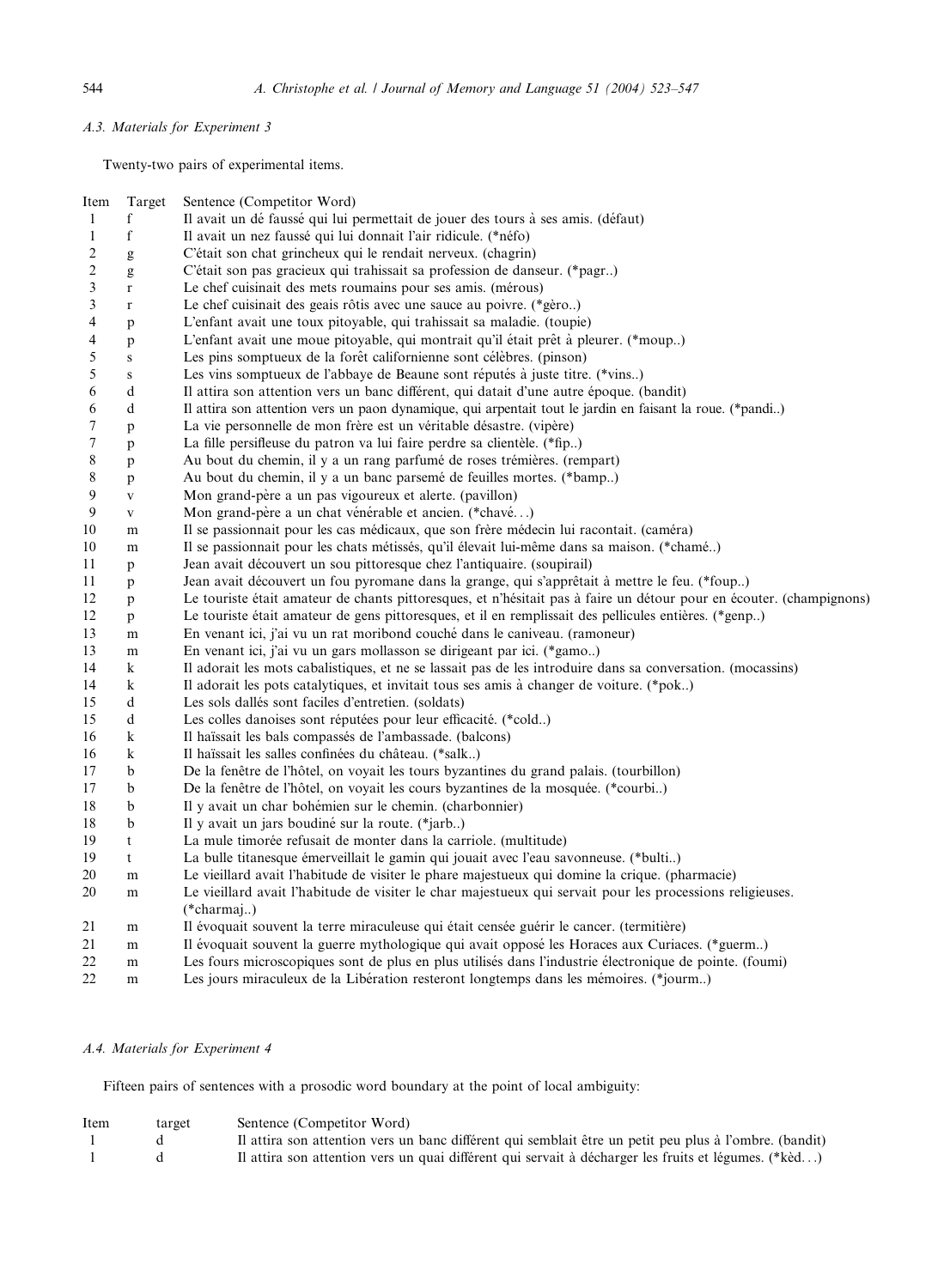<span id="page-22-0"></span>

| 3  | g | Le livre racontait l'histoire d'un chat grincheux qui avait mordu un facteur. (chagrin)                    |
|----|---|------------------------------------------------------------------------------------------------------------|
| 3  | g | Le livre racontait l'histoire d'un pou grincheux qui détestait le shampooing. (*poug)                      |
| 4  | p | Son chat possessif était agressif avec tous ses amis. (chapeau)                                            |
| 4  | p | Son geai possessif était toujours jaloux. (*jèp)                                                           |
| 5  |   | Des fous larmoyants suivaient le psychiatre dans le couloir. (foulards)                                    |
| 5  |   | Des boeufs larmoyants ruminaient dans le champ. (*beul)                                                    |
| 6  | S | Les gens du village étaient très fiers des pins somptueux du grand bosquet. (pinsons)                      |
| 6  | s | Les gens du village étaient très fiers des bains somptueux construits par les romains. (*bins)             |
|    | k | Il haïssait les bals congestionnés de l'ambassade. (balcons)                                               |
|    | k | Il haïssait les bourgs congestionnés des environs. (*bourk)                                                |
| 8  | V | Les cerfs voraces du château mangeaient très vite. (cerveaux)                                              |
| 8  | V | Les porcs voraces de la ferme mangeaient beaucoup. (*porv)                                                 |
| 9  | p | Dans le calme du bois le cerf pensif contemplait la mare. (serpent)                                        |
| 9  | p | Dans le calme du bois le sire pensif regardait son château au loin. (*sirp)                                |
| 10 | b | Tout le monde disait que le fort bancal allait s'écrouler. (forban)                                        |
| 10 | b | Tout le monde disait que le phare bancal était dangereux. (*farb)                                          |
| 11 | m | Le fort magnifique attire aujourd'hui beaucoup de touristes. (format)                                      |
| 11 | m | Le saule magnifique ombrageait tout le jardin. (*solm)                                                     |
| 12 | b | Ce four byzantin a été construit par l'empereur Constantin. (fourbi)                                       |
| 12 | b | Ce phare byzantin s'élevait non loin de Constantinople. (*farb)                                            |
| 13 | m | Les fours microscopiques sont utilisés dans l'industrie électronique de pointe. (*fourmis)                 |
| 13 | m | Les piles microscopiques sont très difficiles à remplacer. (*pilm)                                         |
| 14 | t | Les ports ténébreux du XVIII <sup>e</sup> siècle grouillaient affreusement de rats et de cafards. (portée) |
| 14 |   | Les bourgs ténébreux du moyen-âge regorgeaient de voleurs et de mendiants. (*bourt)                        |
| 15 |   | Il se souvenait du PORT trépidant d'Amsterdam où il avait passé douze années de son enfance. (portrait)    |
| 15 | t | Il se souvenait du bar trépidant de Bruxelles où il avait rencontré Jacques Brel. (*bart)                  |
| 16 | d | Les sols dallés sont très faciles d'entretien. (soldats)                                                   |
| 16 | d | Les cours dallées résonnent des cris des enfants. (*kourd)                                                 |

Nine pairs of sentences with a phonological phrase boundary at the point of local ambiguity:

| Item | target | Sentence (Competitor Word)                                                                   |
|------|--------|----------------------------------------------------------------------------------------------|
| 21   | s      | Le très vieux pin sombrait dans la solitude la plus totale. (pinson)                         |
| 21   | s      | Le très vieux loup sombrait dans la mélancolie. (*lous)                                      |
| 22   | m      | D'après le livre, le très grand fort magnifiait le génie architectural de l'époque. (format) |
| 22   | m      | D'après le livre, le très grand port magnifiait l'ingéniosité des anciens grecs. (*porm)     |
| 24   | b      | Elle nous racontait que le mauvais temps bourdonnait à ses oreilles. (tambour)               |
| 24   | b      | Elle nous racontait que le mauvais coup bourdonnait dans sa tête. (*koub)                    |
| 25   |        | Une grande quantité de boue giclait au passage de la diligence. (bougie)                     |
| 25   |        | Une grande quantité de lait giclait de la bouche du bébé. (*lèj)                             |
| 26   | f      | Devant la grille, le superbe paon flemmardait au soleil. (pamphlet)                          |
| 26   | f      | Devant la grille, le superbe geai flemmardait sur une branche. (*jef)                        |
| 28   | t      | Après l'accident, le vieux mât touchait définitivement le fond. (matou)                      |
| 28   | t      | Après l'accident, le vieux nain touchait doucement sa jambe blessée. (*nint)                 |
| 30   | d      | Le gigantesque phare dominait toute la côte. (fardeau)                                       |
| 30   | d      | Le gigantesque four dominait toute la cuisine. (*fourd)                                      |
| 31   | m      | Il est heureux que son père milite pour les droits de l'homme. (permis)                      |
| 31   | m      | Il est heureux que son rôle milite en faveur des réfugiés. (*rolm)                           |
| 32   | b      | Le nouveau char bombardait les positions ennemies. (charbon)                                 |
| 32   | b      | Le nouveau maire bombardait ses subalternes de circulaires. (*mèrb)                          |

# References

Barbosa, P. A. (2002). Integrating gestural temporal constraints in a model of speech rhythm production. In S. Hawkins & N. NGuyen (Eds.), Proceedings of the ISCA workshop on temporal integration in the perception of speech (p. 54). Cambridge: Cambridge University Printing Service.

Beckman, M., & Pierrehumbert, J. (1986). Intonational structure in Japanese and English. Phonology Yearbook, 3, 255–309.

Byrd, D., Kaun, A., Narayanan, S., & Saltzman, E. (2000). Phrasal signatures in articulation. In M. B. Broe & J. B. Pierrehumbert (Eds.), Papers in laboratory phonology V (pp. 70–87). Cambridge: Cambridge University Press.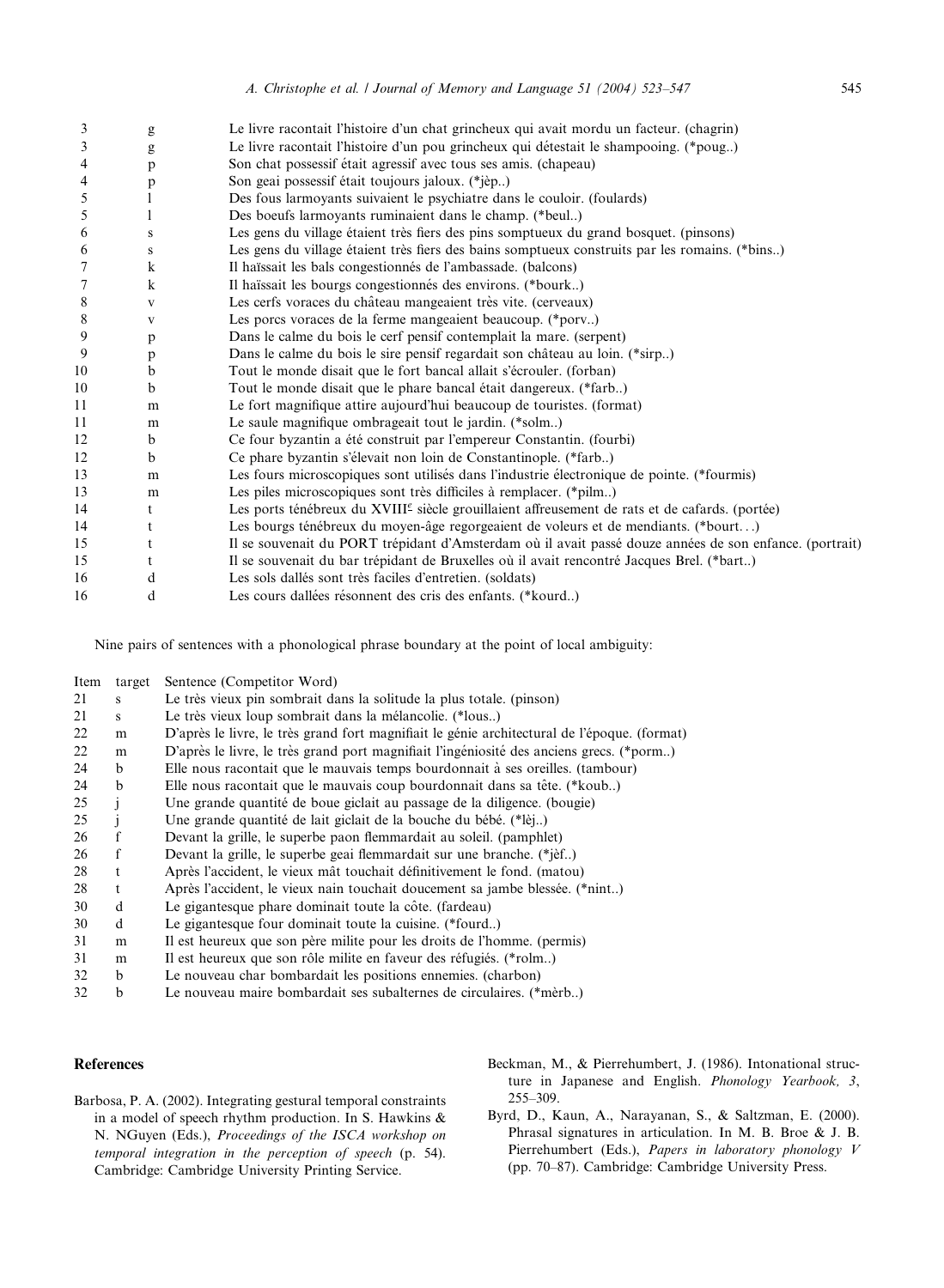- <span id="page-23-0"></span>Christophe, A. (1993). Rôle de la prosodie dans la segmentation en mots [The role of prosody in segmenting speech into words]. Unpublished Ph.D. thesis. Paris, France: Ecole des Hautes Etudes en Sciences Sociales.
- Christophe, A., Dupoux, E., Bertoncini, J., & Mehler, J. (1994). Do infants perceive word boundaries? An empirical study of the bootstrapping of lexical acquisition. Journal of the Acoustical Society of America, 95, 1570–1580.
- Christophe, A., Guasti, M. T., Nespor, M., Dupoux, E., & van Ooyen, B. (1997). Reflections on phonological bootstrapping: Its role for lexical and syntactic acquisition. Language and Cognitive Processes, 12, 585–612.
- Christophe, A., Mehler, J., & Sebastián-Gallés, N. (2001). Perception of prosodic boundary correlates by newborn infants. Infancy, 2, 385–394.
- Cruttenden, A. (1986). Intonation. London: Cambridge University Press.
- Cutler, A. (1990). Exploiting prosodic probabilities in speech segmentation. In G. T. M. Altmann (Ed.), Cognitive models of speech processing: Psycholinguistic and computational perspectives (pp. 105–121). Cambridge, MA: MIT Press.
- Cutler, A., & Butterfield, S. (1990). Syllabic lengthening as a word boundary cue. In Proceedings of the 3rd Australian international conference on speech science and technology (pp. 324–328).
- Cutler, A., & Butterfield, S. (1992). Rhythmic cues to speech segmentation: Evidence from juncture misperception. Journal of Memory and Language, 31, 218–236.
- Davis, M. H., Marslen-Wilson, W. D., & Gaskell, M. G. (2002). Leading up the lexical garden-path: Segmentation and ambiguity in spoken word recognition. Journal of Experimental Psychology: Human Perception and Performance, 28, 218–244.
- de Pijper, J. R., & Sanderman, A. A. (1994). On the perceptual strength of prosodic boundaries and its relation to suprasegmental cues. Journal of the Acoustical Society of America, 96, 2037–2047.
- Delais-Roussarie, E. (1995). Pour une approche parallèle de la structure prosodique: Etude de l'organisation prosodique et rythmique de la phrase française [For a parallel approach of prosodic structure: A study of the prosodic and rhythmic organisation of the French sentence]. Unpublished Ph.D. thesis. Toulouse, France: Université de Toulouse-Le Mirail.
- Di Cristo, A. (2000). Vers une modélisation de l'intonation du français: Seconde partie [Towards a model of French intonation: Second part]. French Language Studies, 9, 143–179.
- Dirksen, A. (1992). Accenting and deaccenting: A declarative approach. In Proceedings of the 15th international conference on computational linguistics COLING '92 Vol. 3 (ICCL) (pp. 865–869). Nantes, France.
- Fisher, C., & Tokura, H. (1996). Prosody in speech to infants: Direct and indirect acoustic cues to syntactic structure. In J. L. Morgan & K. Demuth (Eds.), Signal to syntax: Bootstrapping from speech to grammar in early acquisition (pp. 343–363). Mahwah, NJ: Erlbaum.
- Fougeron, C., & Keating, P. (1997). Articulatory strengthening at edges of prosodic domains. Journal of the Acoustical Society of America, 101, 3728–3740.
- Frauenfelder, U. H., & Peeters, G. (1990). Lexical segmentation in TRACE: An exercise in simulation. In G. Altmann (Ed.),

Cognitive models of speech processing: Psycholinguistic and computational perspectives (pp. 50–86). Cambridge, MA: MIT Press.

- Gee, J. P., & Grosjean, F. (1983). Performance structures: A psycholinguistic and linguistic appraisal. Cognitive Psychology, 15, 411–458.
- Gerken, L., Jusczyk, P. W., & Mandel, D. R. (1994). When prosody fails to cue syntactic structure: 9-Month-olds' sensitivity to phonological versus syntactic phrases. Cognition, 51, 237–265.
- Gout, A., Christophe, A., & Morgan, J. (in press). Phonological phrase boundaries constrain lexical access. II. Infant data. Journal of Memory and Language.
- Gow, D. W., & Gordon, P. C. (1995). Lexical and prelexical influences on word segmentation: Evidence from priming. Journal of Experimental Psychology: Human Perception and Performance, 21, 344–359.
- Hardcastle, W. J. (1985). Some phonetic and syntactic constraints on lingual coarticulation in stop consonant sequences. Speech Communication, 4, 247-263.
- Hayes, B., & Lahiri, A. (1991). Bengali intonational phonology. Natural Language and Linguistic Theory, 9, 47–96.
- Holender, D. (1986). Semantic activation without conscious identification in dichotic listening, parafoveal vision, and visual masking: A survey and appraisal. Behavioral and Brain Sciences, 9, 1–23.
- Holst, T., & Nolan, F. (1995). The influence of syntactic structure on [s] to [S] assimilation. In B. Connell & A. Arvaniti (Eds.), Phonology and Phonetic Evidence: Papers in Laboratory Phonology IV (pp. 315-333). Cambridge: CUP.
- Keating, P., Cho, T., Fougeron, C., & Hsu, C.-S. (2003). Domain-initial articulatory strengthening in four languages. In J. Local, R. Ogden, & R. Temple (Eds.), Papers in laboratory phonology, VI: Phonetic interpretation (pp. 143–161). Cambridge: Cambridge University Press.
- Kjelgaard, M. M., & Speer, S. R. (1999). Prosodic facilitation and interference in the resolution of temporary syntactic closure ambiguity. Journal of Memory and Language, 40, 153–194.
- Kouider, S., & Dupoux, E. (2001). A functional disconnection between spoken and visual word recognition: Evidence from unconscious priming. Cognition, 82, B35-B49.
- Ladd, R. (1986). Intonational phrasing: The case for recursive prosodic structure. Phonology Yearbook, 3, 311-340.
- Mattys, S. L. (2004). Stress versus coarticulation: Towards an integrated approach to explicit speech segmentation. Journal of Experimental Psychology: Human Perception and Performance, 30, 397–408.
- McClelland, J. L., & Elman, J. L. (1986). The TRACE model of speech perception. Cognitive Psychology, 18, 1-86.
- McQueen, J.M. (1998). Segmentation of continuous speech using phonotactics. Journal of Memory and Language, 39, 21–46.
- McQueen, J. M., Cutler, A., Briscoe, T., & Norris, D. (1995). Models of continuous speech recognition and the contents of the vocabulary. Language and Cognitive Processes, 10, 309–331.
- McQueen, J. M., Norris, D., & Cutler, A. (1994). Competition in spoken word recognition: Spotting words in other words. Journal of Experimental Psychology: Learning, Memory, and Cognition, 20, 621–638.